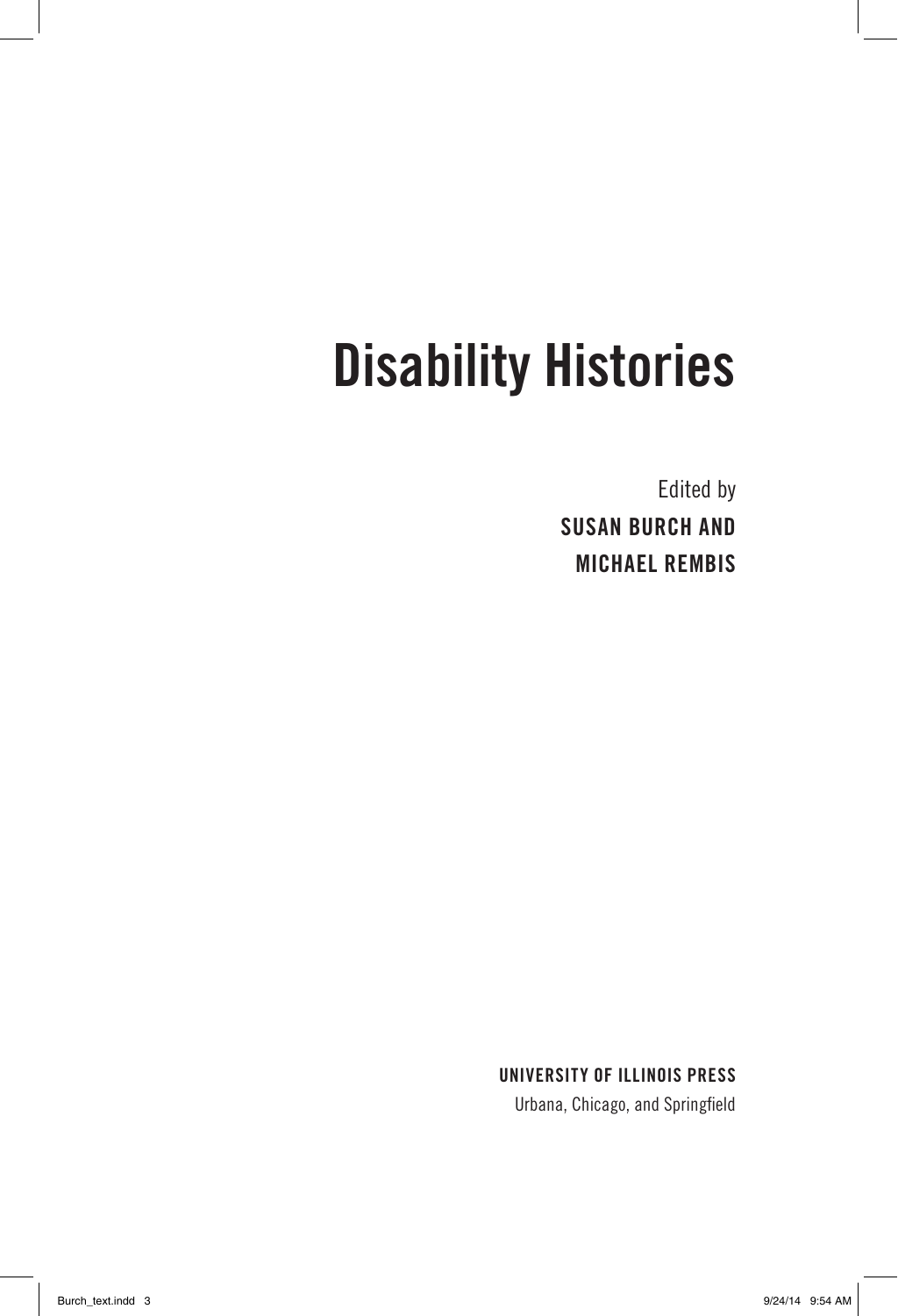Publication of this book was supported by a grant from Middlebury College. © 2014 by the Board of Trustees of the University of Illinois All rights reserved Manufactured in the United States of America 1 2 3 4 5 c p 5 4 3 2 1 ∞ This book is printed on acid-free paper. Library of Congress Control Number: 2014951006 isbn 978-0-252-03874-7 (hardcover) isbn 978-0-252-08031-9 (pbk.) isbn 978-0-252-09669-3 (e-book)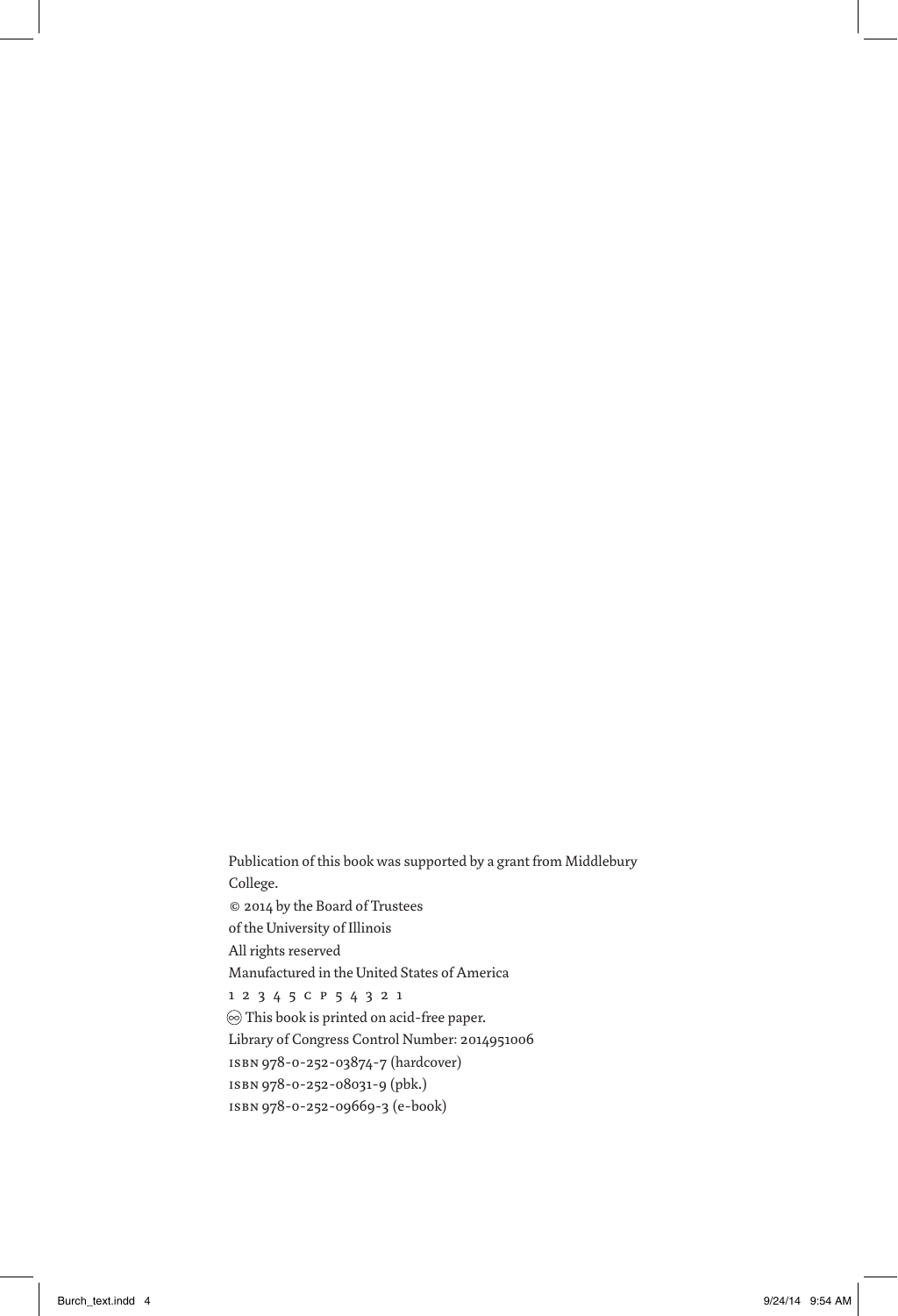# **Contents**

 List of Keywords ix Acknowledgments xi

Re-Membering the Past: Reflections on Disability Histories—Susan Burch and Michael Rembis 1

### PART ONE. FAMILY, COMMUNITY, AND DAILY LIFE

*Part introduction and guiding questions 15*

- 1. Disability, Dependency, and the Family in the Early United States—Daniel Blackie 17
- 2. Thomas Cameron's "Pure and Guileless Life," 1806–1870: Affection and Developmental Disability in a North Carolina Family—Penny L. Richards 35
- 3. Parents and Professionals: Parents' Reflections on Professionals, the Support System, and the Family in the Twentieth-Century United States-Allison C. Carey 58
- 4. Historical Perceptions of Autism in Brazil: Professional Treatment, Family Advocacy, and Autistic Pride, 1943–2010—Pamela Block and Fátima Gonçalves Cavalcante 77
- 5. Negotiating Disability: Mobilization and Organization among Landmine Survivors in Late Twentieth-Century Northern Uganda—Herbert Muyinda 98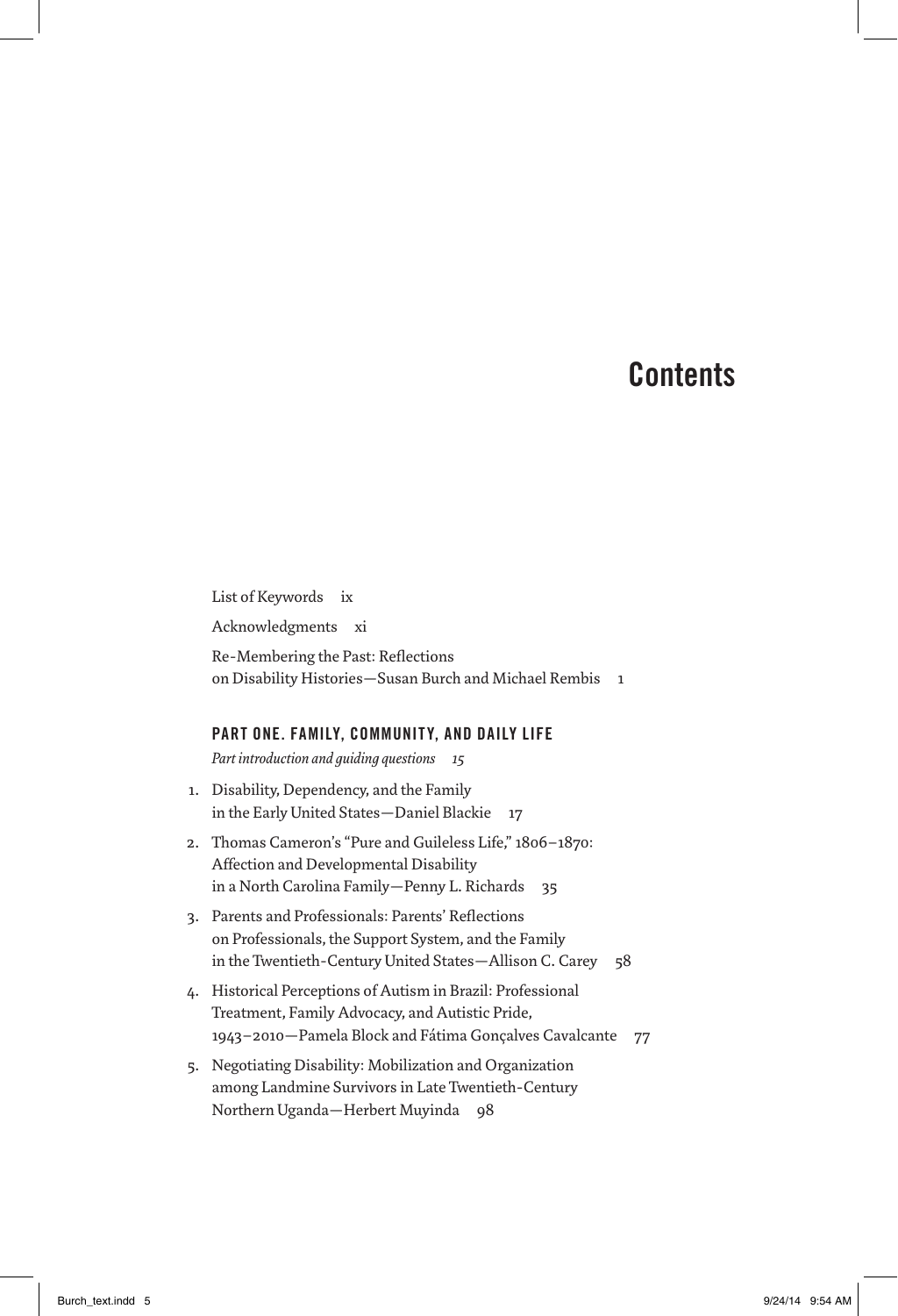### Part Two. Cultural Histories

*Part introduction and guiding questions 117*

- 6. Disability Things: Material Culture and American Disability History, 1700–2010—Katherine Ott 119
- 7. The Contergan Scandal: Media, Medicine, and Thalidomide in 1960s West Germany—Elsbeth Bösl 136
- 8. "Lest We Forget": Disabled Veterans and the Politics of War Remembrance in the United States-John M. Kinder 163

## Part Three. Bodies, Medicine, and Contested Knowledge

*Part introduction and guiding questions 183*

- 9. Smallpox, Disability, and Survival in Nineteenth-Century France: Rewriting Paradigms from a New Epidemic Script—Catherine Kudlick 185
- 10. "Unfit for Ordinary Purposes": Disability, Slaves, and Decision Making in the Antebellum American South—Dea H. Boster 201
- 11. Rehabilitation Staged: How Soviet Doctors "Cured" Disability in the Second World War—Frances L. Bernstein 218
- 12. The Curious Case of the "Professional Hemophiliac": Medicine, Disability, and the Contested Value of Normality in the United States, 1940–2010—Stephen Pemberton 237
- 13. Border Disorders: Mental Illness, Feminist Metaphor, and the Disordered Female Psyche in the Twentieth-Century United States—Susan K. Cahn 258

## PART FOUR. CITIZENSHIP AND BELONGING

*Part introduction and guiding questions 283*

- 14. The Paradox of Social Progress: The Deaf Cultural Community in France and the Ideals of the Third Republic at the Turn of the Twentieth Century—Anne Quartararo 285
- 15. Property, Disability, and the Making of the Incompetent Citizen in the United States, 1860s–1940s—Kim E. Nielsen 308
- 16. "Salvaging the Negro": Race, Rehabilitation, and the Body Politic in World War I America, 1917-1924-Paul R. D. Lawrie 321
- 17. Engendering and Regendering Disability: Gender and Disability Activism in Postwar America—Audra Jennings 345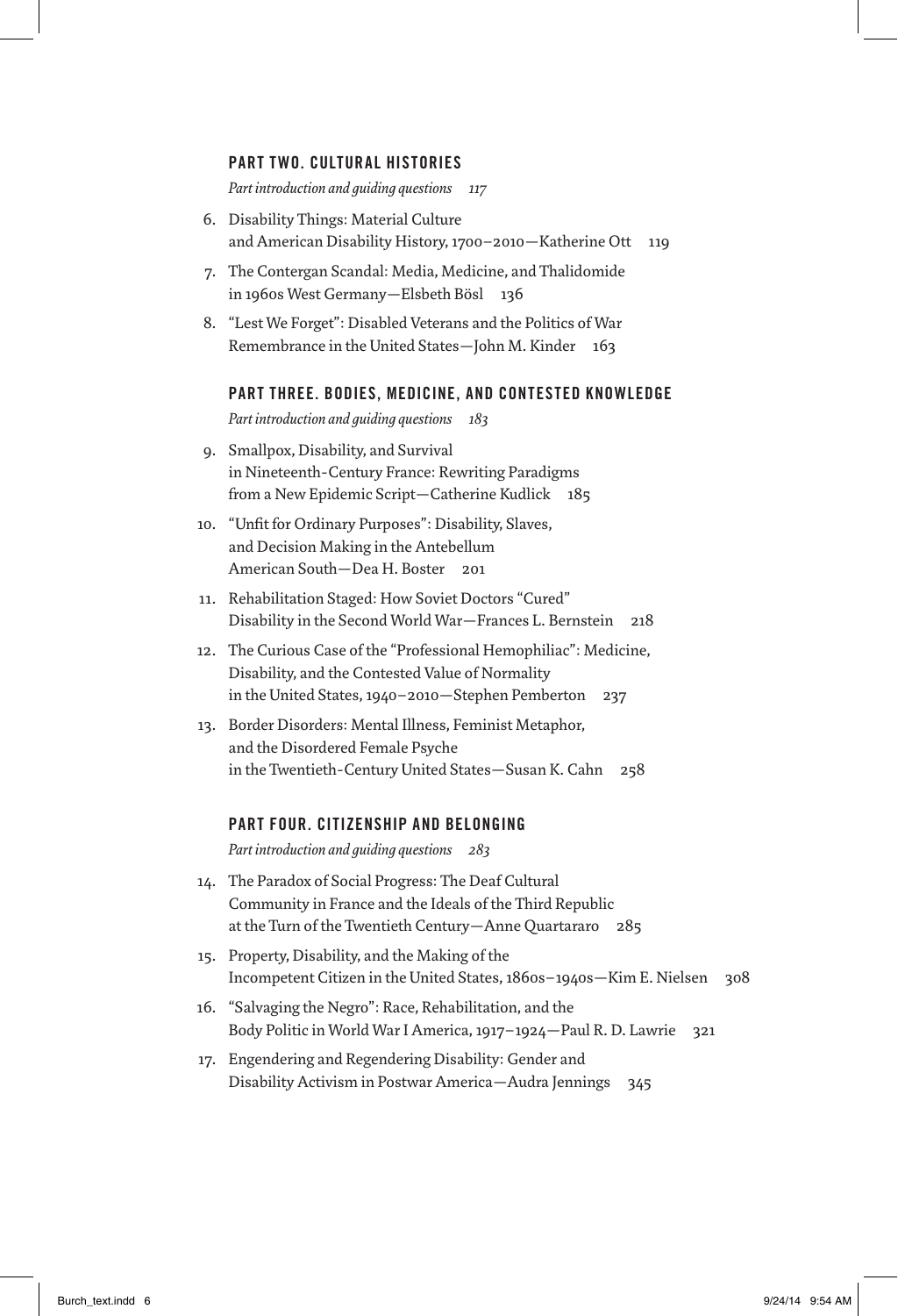18. Self-Advocacy and Blind Activists: The Origins of the Disability Rights Movement in Twentieth-Century India—Jagdish Chander 364 About the Contributors 381

Index 385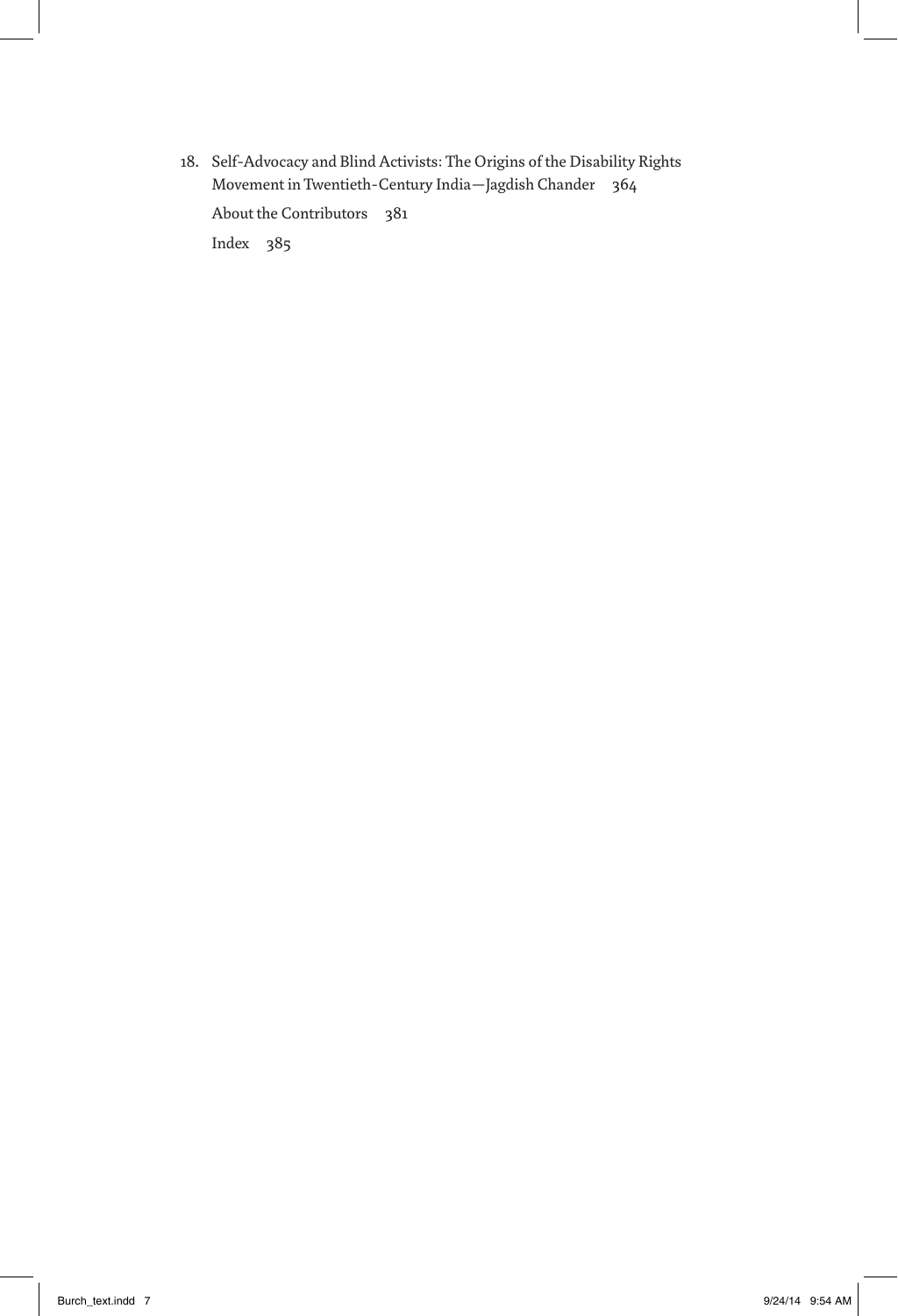# CHAPTER 6

# Disability Things

Material Culture and American Disability History, 1700–2010

Katherine Ott

Keywords: *Centuries*: eighteenth; nineteenth; twentieth; twenty-first; *Sources*: artifacts; *Themes*: culture; family, daily life, and community; citizenship and belonging; bodies, medicine, and contested knowledge; theory

Joystick. Velcro. TV remote. Straitjacket. Communication board. White cane. Sex toy. Thorazine. Wedding ring. Wheelchair. Curb cut. Cochlear implant.<sup>1</sup> The experience of disability, as is all human experience, is grounded in the human body and mediated through the environment. The environment is constituted of the culture-bound material culture of its era and includes architecture, assistive devices, media, clothing, food, technology, and all the other objects that surround us. Human relationships are established and mediated through these objects. Both the artifacts owned and used by people with disabilities and those that are used upon them or that are encountered in life create possibilities, impose limits, assert political and ideological positions, and shape identity. This chapter considers artifacts as primary evidence and offers examples of how the history of disability shifts into new registers when studied through its material culture. It proceeds from the assumption that artifacts actively shape and define disability.<sup>2</sup>

Two broad themes emerge from a material culture approach to the history of disability. First, disability is relational. As an identity, position, category of analysis, affinity, or life experience, disability is created through relationships among people, with things, to power and resources. These relationships are shaped by the senses and are sometimes connected to language. Disability is both a personal,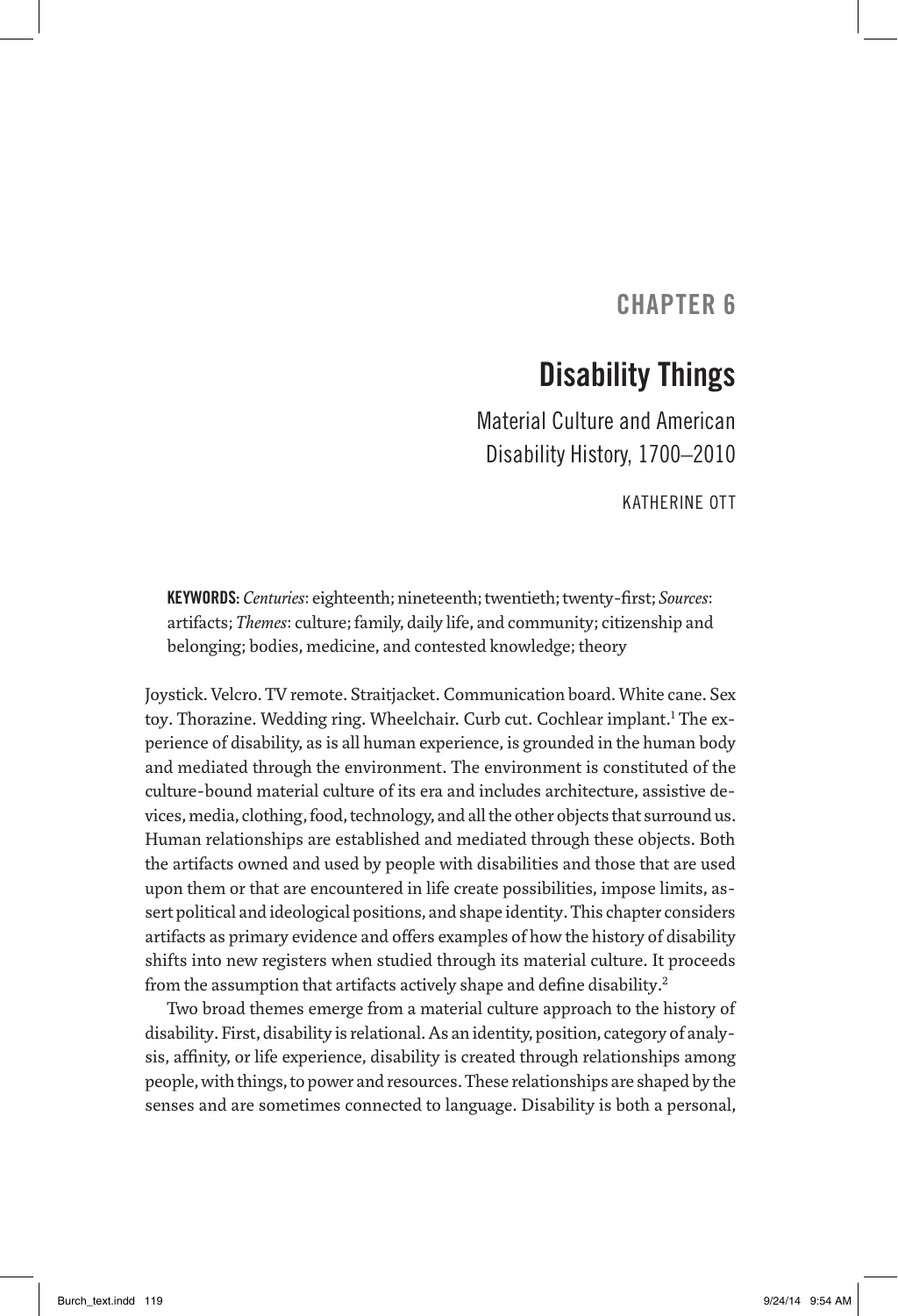individual experience and a collective one. Disability scholars have established that it is essential to understand disability as a cultural and social phenomenon.<sup>3</sup> Relations between group members and the state, the community, families, and other representatives of authority are mediated by material culture, and social relations are revealed through object relations.<sup>4</sup>

Second, disability is unique in the extent to which it is bonded with technology, tools, and machines as a medium of social interaction. Most struggles for civil rights address issues such as segregation, exclusion, paternalism, and discrimination. Unlike people who are singled out because of racial, gender, and sexuality differences, people with disabilities usually require accommodation to overcome barriers to sensory, physical, or neural processing. This entails material change in addition to legal and legislative action.

# On Material Culture

As categories of definition and analysis, race, gender, and sexuality inhabit many of the same material spaces as disability. Their relationships to power, normalcy, and access to rights and civic experiences have physical, three-dimensional manifestations. Objects such as skin lighteners, hair straighteners, cosmetic surgeries, dresses and leather pants, bus lifts, and bar stools are the material props through which cultural identity is interpreted. Identities, dreams, fears, desires, and everyday lives are all grounded in the material world. Nearly thirty years ago, Michel de Certeau described how ordinary people appropriate and manipulate cultural products that do not originate with them. Consumers creatively reshape power and expressive relationships as they traverse the worlds in which they are caught.<sup>5</sup> Yet we seldom think about the interactions and relationships among ourselves, what we know, and the material world. Material culture is the concrete, sensory zone of reality that emerges from the psychic matrix of cultural information. A person who uses a rigid pole to navigate along the sidewalk is immersed in the cultural formations of urban design, visual impairment, materials science, and community.

Objects give a tactile, sensory dimension to the past. They provide access to lived experience and nonverbal aspects of relationships. For historians, one of the most difficult modalities of peoples' lives to retrieve from the past is how bodies move. Documentation of the significant relationship between control or the perceived lack of control and people with disabilities is limited. Bodies that are unmodulated in movement, speech, or thought, those that cause a scene or bring attention to themselves because they do not fulfill standards of etiquette, are hard to recover. Historical documentation of people in motion, especially bodies that move in unconventional ways has existed only since the advent of cinema. Media footage is ideal but rare. Objects can help restore that lost knowledge. The heft of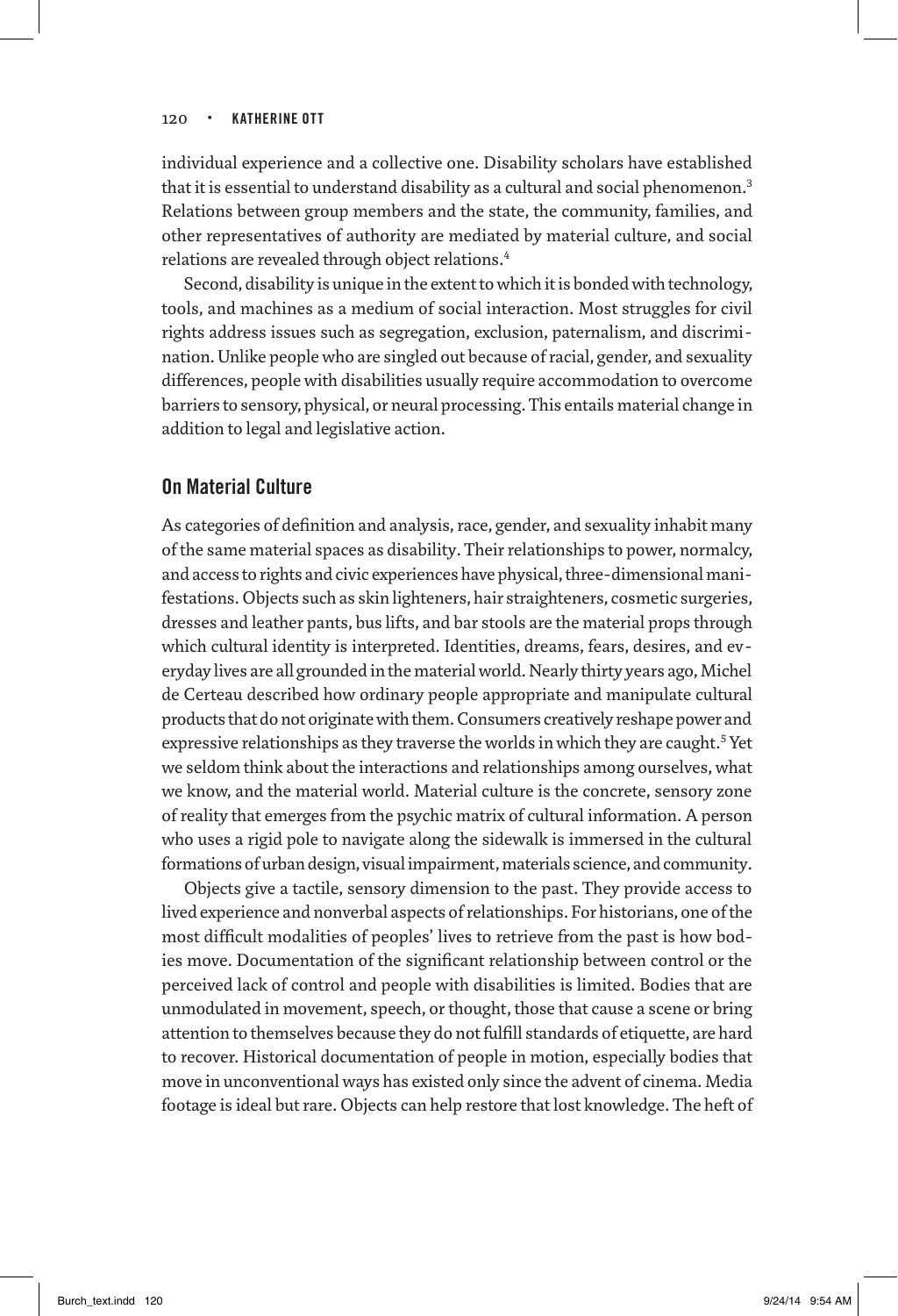a prosthetic limb, the rigidity of a brace, the absence of padding on wheels, the size and shape of an ear trumpet, a boot with four-inch soles, lenses tinted green or rose—these objects document movement.

The histories of nations, economies, and power are constructed through concepts of race, gender, and sexuality. The interdependence of these elements is well established. We study gender, race, and sexuality not as add-ons but as constituents of what it means to be human. The analytical category of disability is beginning to be understood as constituting gender, race, and sexuality and nations, economies, and power.6 Physicality and capacity, including disability, configures what we know about the world and our relationship to it. Material culture is the literal, physical constituent of everything, of course. But more important, material culture conveys information. It demonstrates figurations of disability, race, gender, and sexuality.

In addition, disability is no more dichotomous than race, gender, and sexuality are. A person is not either/or. These concepts are flexible and culture-bound, and boundaries shift across eras and locations. Dirt streets, blue jeans, hairstyles, census categories, and barbeques are specific to times and places. The boundaries of disability also shift from person to person, depending on things such as where a person is, what she or he is doing, whether a person is feeling safe or excluded, or what and how many resources are available. Disability is also dynamic and contextual. No one is always disabled for all things; disability depends on the person, the environment, and the activity. Historical context provides crucial information about these issues. Material culture is a fruitful resource for understanding how such abstract configurations are created and for comprehending their flexibility.

Disability artifacts circulate within spheres of exchange. These spheres may be as informal as a parent adapting a toy or one neighbor bartering for the use of a vehicle in exchange for assistance with grocery shopping. In northern California in the 1970s, Ed Roberts gave a respirator that he no longer used to Paul Longmore, constituting both recycling and a form of gift-giving. Formal exchange includes all the ways people with disabilities have become both participants in and targets of a lucrative commercial market through their purchases of consumer products, special-purpose devices, health services, and similar commodities.<sup>7</sup>

Value is fluid: the value of an object and its benefit for the parties involved in the exchange varies with each transaction. All objects possess value that depends upon human emotion, rarity, aesthetic appearance, history, and other ineffable qualities.<sup>8</sup> Some transactions can create parity, such as the procurement of voice-activated software in the workplace or the placement of elevating blocks under a desk. The same blocks have a different meaning when they are used under a conjugal bed or a dining room table. Other transactions amplify possibilities, such as the key that a state hospital inmate fashioned from the found materials of nails wrapped in wire. The key's components, things that were commonly used in construction,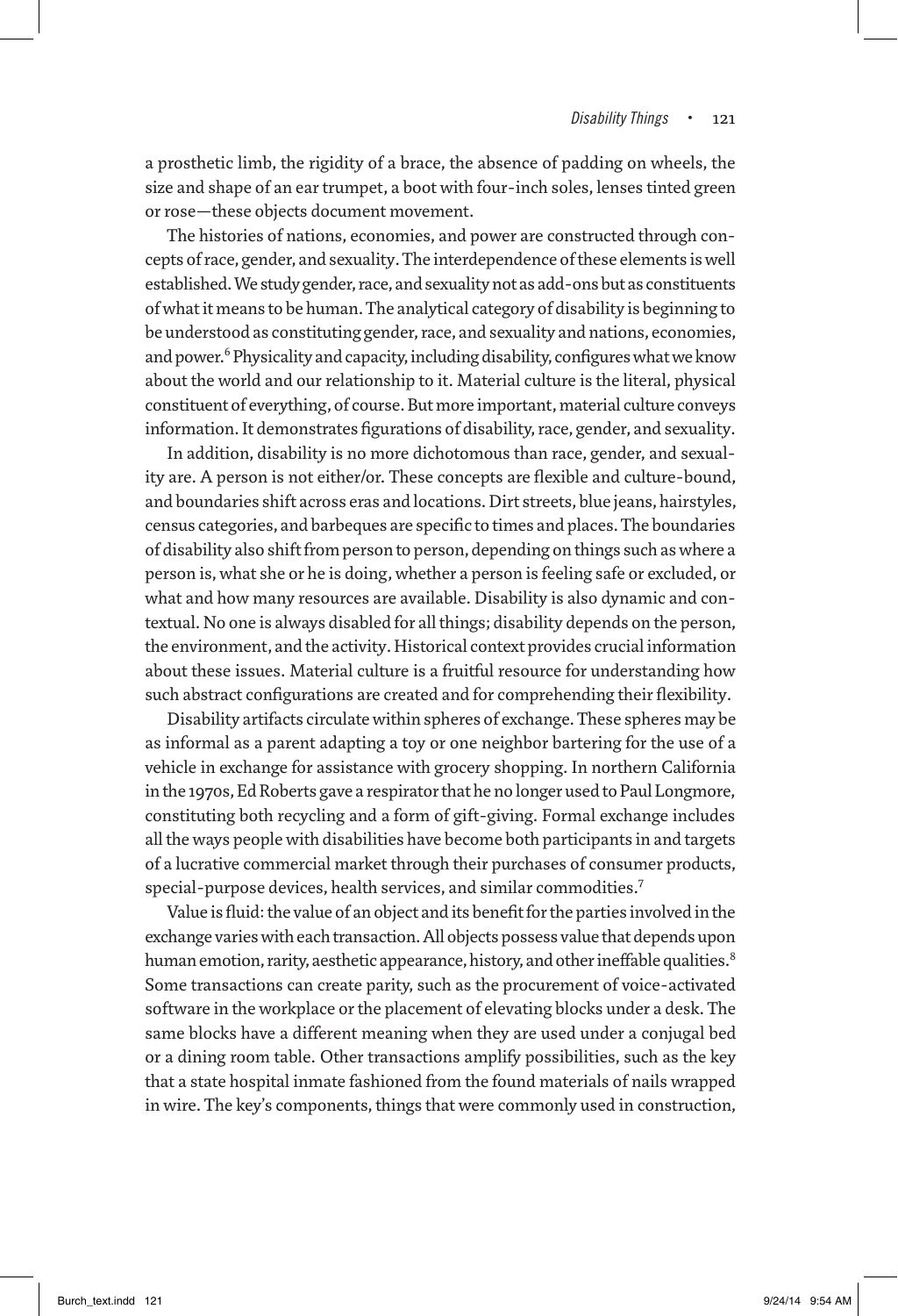

**Figure 6.1.** The value of discarded materials suddenly increases when someone finds them useful. An unknown inmate at Wisconsin's Winnebago Mental Health Institute wrapped this nail with copper wire to craft this key. Courtesy of Division of Medicine and Science, National Museum of American History, Smithsonian Institution, Washington, D.C.

had been discarded and repurposed. The key itself likely increased the personal worth of the key-maker through its potential for an encounter with a lock that would yield to it.<sup>9</sup>

It is essential to analyze closely the exchange, the artifact, and the desires of all those involved. Because power often is inequitably distributed, the agency of people with disabilities may be thwarted in the transaction and in analysis of the transaction. Objectification, especially through the use of metaphor, impedes and skews understanding of the relationship of material culture to disability. For example, metaphor intervenes when prosthetics become analogs for power, capacity, access, or identity or when the experience of disability becomes a frontier or borderland for traversing social terrain. This is not to condemn the use of metaphor but rather to highlight its pitfalls when working with material culture. People are neither metaphors nor abstractions. Objects provide direct and literal experience. Figurative analysis, because of its reliance upon language, does not work well for many of the core issues in material culture analysis.<sup>10</sup>

Language is limited in its utility for interpreting material culture on several fronts.<sup>11</sup> For one thing, words are general and experience is individual and specific. For example, a curb cut is understood as a ramped area on street corners, but the particular, individual characteristics of every curb cut are different. The angle, the state of repair, the width, and the direction in which it feeds vary widely. The metaphoric spirit of curb cuts is not equivalent to any actual curb cut. Consequently, the words are misleading. They create a unity that does not really exist. Another important difference is that objects are the thing that words are about. The words convey the meaning but do not embody it. Objects provide a direct experience, not a mediated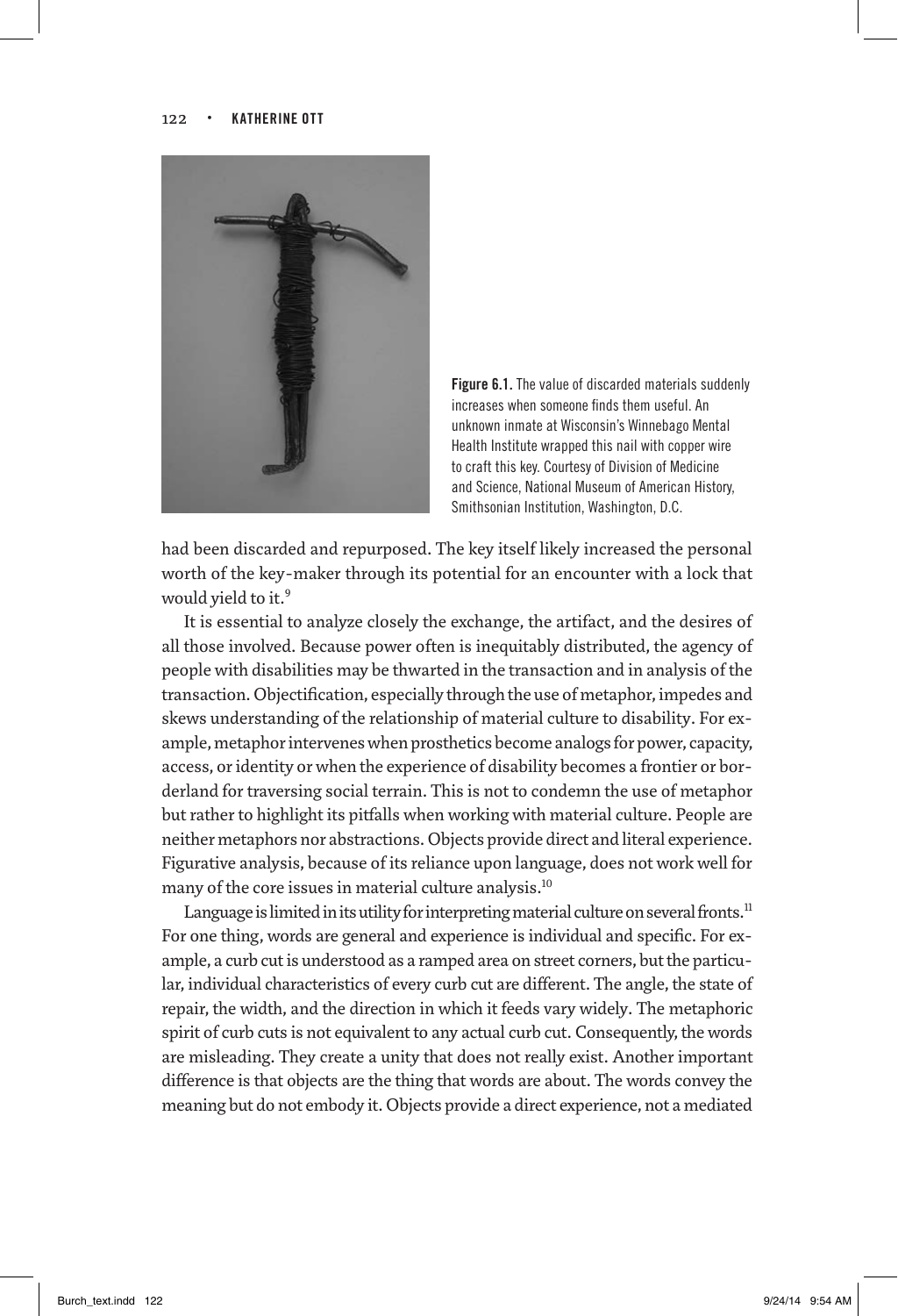or facilitated one. This is particularly important in relation to communication styles and preferences. Some people primarily rely upon sensory thinking—understanding through tactile or other sensory modes. Sensory thinking does not follow linguistic logic and syntax. Touching a thing communicates different information than spelling and reading the word. In certain kinds of neural difference, the person comprehends everything first as a visual image and then as letters and words.

# On Theory

In material culture, as elsewhere, theory is important for what can be accomplished with it. Application of theory to a concrete, practical field that is constituted by hands-on work such as material culture can produce intellectual gymnastics that are interesting to observe but ultimately unfruitful. Objects are the things themselves and have physical presence. Theories recreate aspects of objects in abstract form and rely on words and the willingness of the theorist to create understanding. A cautious examination of several theories of especial relevance to disability and material culture follows.

Disability is relational and an essential convergence is the one that takes place between person and thing. The conceptual difference between a thing and an object merits a closer look. Bill Brown's "thing theory" attempts to make sense of the thing-object intersection. For him, things are what circulate around us, the large and small bits of matter that we encounter in the world. Once we notice them by projecting a thought onto them, whether by chance ideation or the deliberate naming of them, they become objects. Things are abstract, partially comprehended instances of material form. A hollow plastic tube for drinking becomes a straw. The thing is perceived, a use is imagined, and a name is assigned. Brown explains that simply by noticing or interacting with something, we render it an object.<sup>12</sup> This distinction helps explain the flow from unawareness to consciousness and the role of objects in the interaction. It also gives definition to the threshold between thing and object.

Objectification of the world is a constant and unavoidable pitfall. Objectification can happen easily when studying people without things and things without people. It is inherent in our apprehension of the world and is a thorn in all scholarly work. The problem of objectification has no satisfying resolution. We are, ultimately, simply our singular selves and everything beyond us is an object of our consciousness. We humans cannot transcend our objectification of what surrounds us. Pragmatically then, in relation to the study of objects, analysis needs to be capacious, open, and inclusive of numerous possibilities. Theory helps in this, but it can misdirect significance and derail a full discussion of the power and function that objects carry.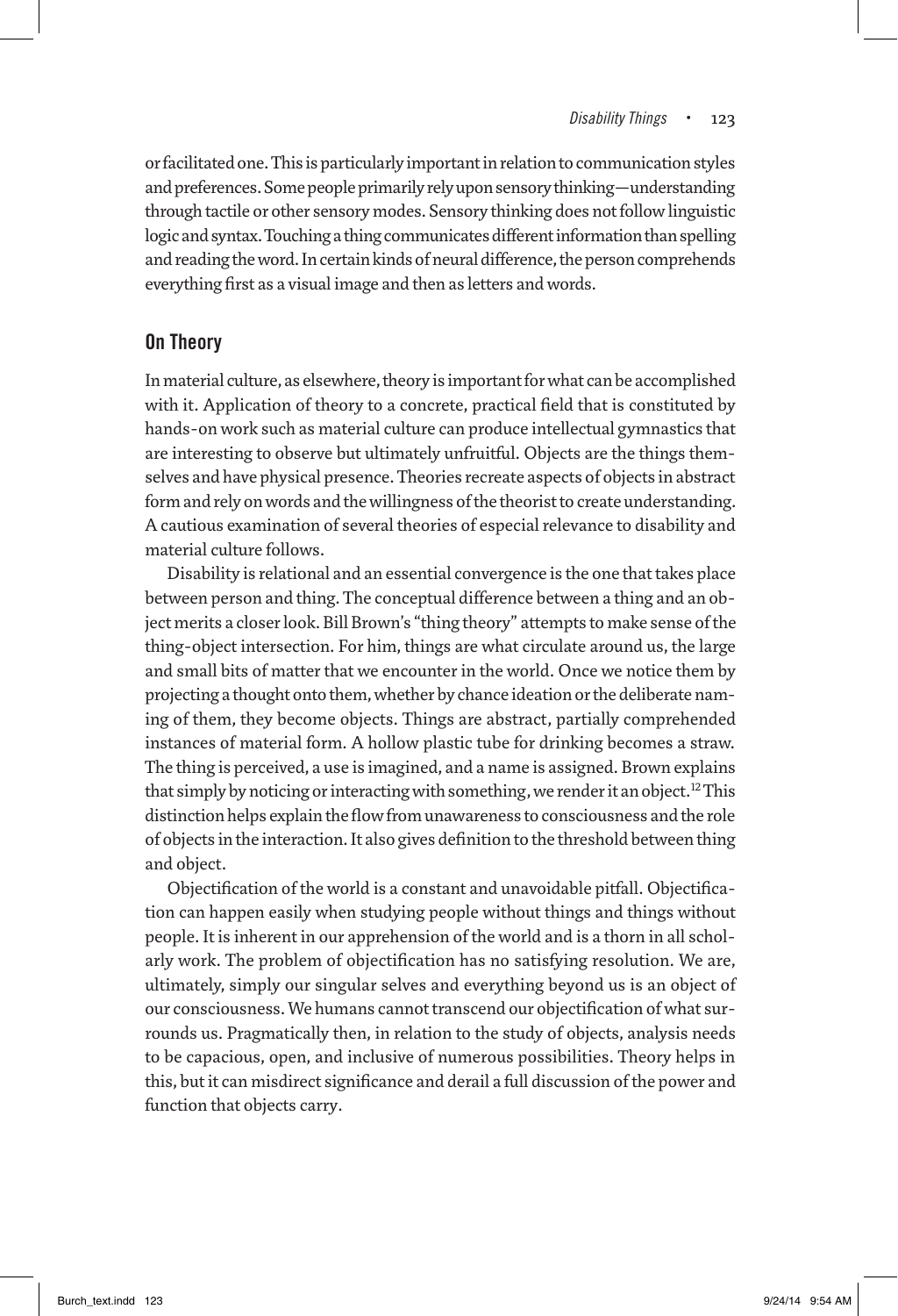#### 124 • katherine ott

Two areas in which objects are intensely attractive but objectification can become a trap are Actor Network Theory and its close relative, Affect Theory. Actor Network Theory has been influential in material culture through its use by historians of science and technology, anthropologists, and archeologists. Affect Theory is the cultural studies, literary criticism, and political science version (vital materiality). Scholars interested in Affect Theory have begun to embrace disability studies.13 The interdisciplinary nature of the theory makes its application slippery. This theoretical area is fraught with the potential for objectifying of people with disabilities and the associated dangers of that process. Consequently, the relationship of ANT and AT to disability material culture bears examination.

The concept of "affect" as used in Affect Theory is understood as the aptitude for causing an effect, that is, the aptitude for being an actant. Affect refers to the capacity to act and be acted upon. It encompasses gestures, motions and movements, linguistic meanings, and other influences on encounters among beings. Beings may be animate or inanimate; humans are only one contributor to the dynamism of the world.14 Although people with disabilities are folded into the monolith of humans, human history is not so simple or reductive.

Designating people with disabilities as simply another genre of actants—that is, as equivalent agents with animals, other humans, and inanimate forms—ignores the history of disability and the power wielded by others over "the thing." Humans, animals, and objects are not equivalent; history and experience demonstrate otherwise. It is true that objects have agency and take on a life of their own, but all actants are not equal, and effect is uneven. Creating equivalency among all actants in a network erases the uneven histories of oppression among them. Among human populations, people with disabilities have an enduring history of oppression that has yet to be acknowledged or integrated into scholarship and common comprehension. As a consequence, the embedded necessity of speaking for "others" undermines the applicability of the theory.

Here, objectification has another, more subtle role in the material culture of disability. People with disabilities experience objectification and essentialization on a daily basis, whether through being invisible to others or as a focus for staring or the aversion of a gaze.<sup>15</sup> The very language of Affect Theory requires more inspection and qualification. Terms such as "thing," "it," and "object," which are commonly used in Affect Theory, have been used to refer to people with disabilities in literature, art, and vernacular speech. In encounters that stigmatize, a "thing" is an unknown, incoherent mass, not necessarily human. With recognition and awareness, she or he transitions to object. The move to "human" follows next. Within Affect Theory, the comprehension of nonhuman affect relies upon a metaphorical understanding of actants beyond the observer. Yet people are not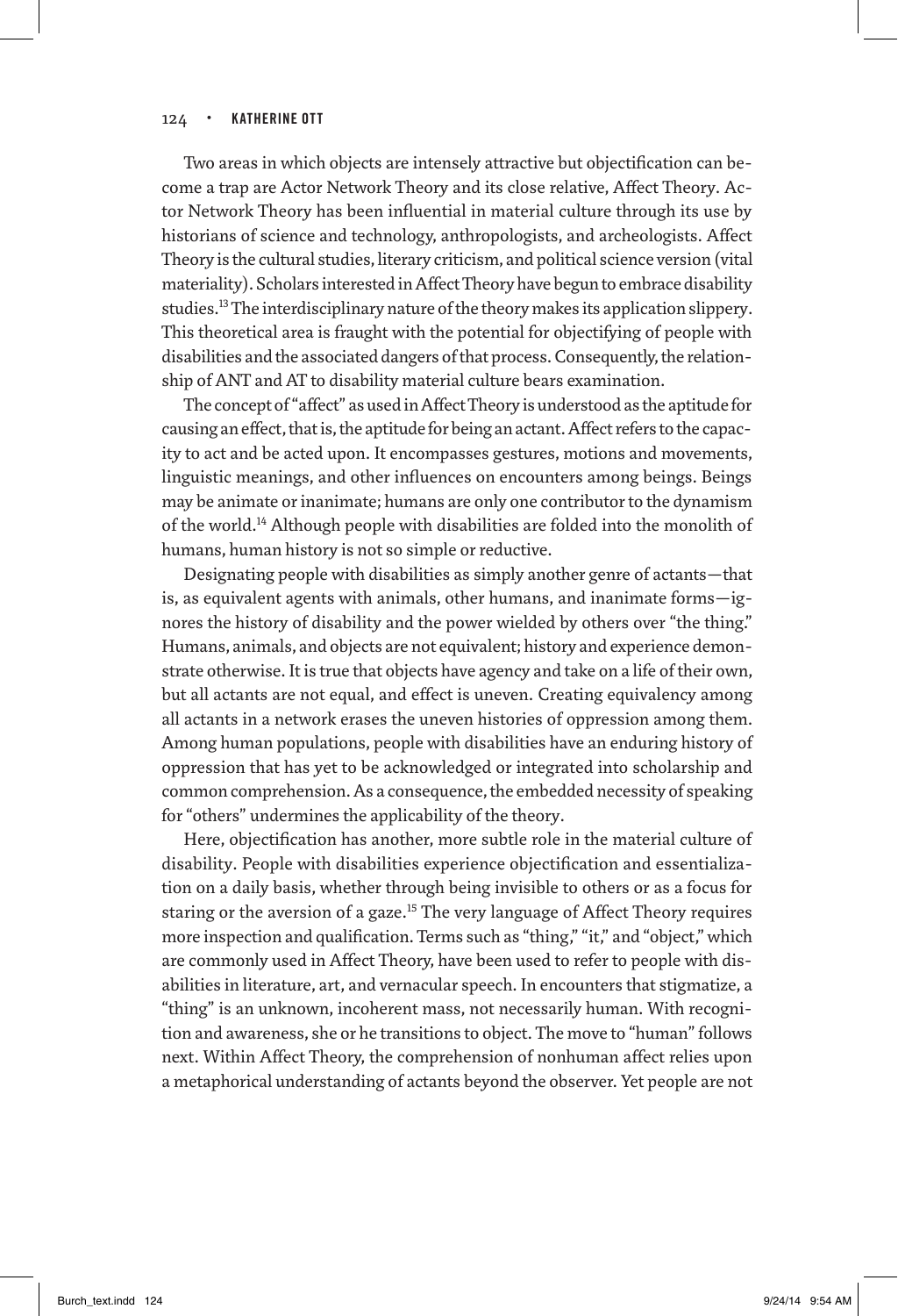metaphors. People with disabilities exist in real time and space. They are not figurative versions of something or somebody else.

The application of theory in any context raises ethical issues related to paternalism and the act of speaking for others. Theory can be the handmaiden of power by creating categories, circumscribing possibilities, and imposing the will of the theorist. Should theories be understood and accessible to those who are theorized about? This is an especially important question for people who have historically been spoken for and about but have seldom had the opportunity to represent themselves. People who communicate with signs and gestures or who do not formulate sentences and concepts in ways that are acceptable or understandable beyond their family or community nonetheless have a claim on the legitimacy of what is said about them and how such statements are used. The history of disability includes numerous struggles by groups and individuals, such as People First, Self Advocates, and Psychiatric Survivors, to make professionals accountable for the theories they have created about them.

And finally, theory can be a method of containment. It can directly or indirectly kill diversity, creativity of expression, and wildness. Its purpose is to explain and make sense of the confusing peculiarities of existence. The history of disability is full of examples of attempts to manage the unmanageable. People make convenient but inadequate metaphors. In short, application of theory requires constant vigilance and sharing of power. The contribution of Exchange Theory, Thing Theory, Actor Network/Affect Theory, and others to our understanding of the material culture of disability is that they draw attention to the politics of how people and things connect in the world. They loosen the constrictions of the modern body that is bounded and defined by medical frameworks and its technological relations.

## On Technology

In its relationship to disability, technology leads a symbolically dense existence both because of the place of technology in modern culture and because of the nature of disability. Since at least the mid-twentieth century, the realm of technology has eclipsed human dignity and reputation in significant ways. The efficiency of technologies of war, medicine, and science surpass human capacities. Moreover, those who wield technology, who dispense it, control, invent, and regulate it, usually have a tenuous connection to its recipients. Technology rules our lives. Modern technologies assure that no life is beyond danger from them.

Disability differs markedly from other subjectivities that have been marginalized and disfranchised because of its need for technology. Reliance upon technology to facilitate life's activities or to counter barriers is equally or more important than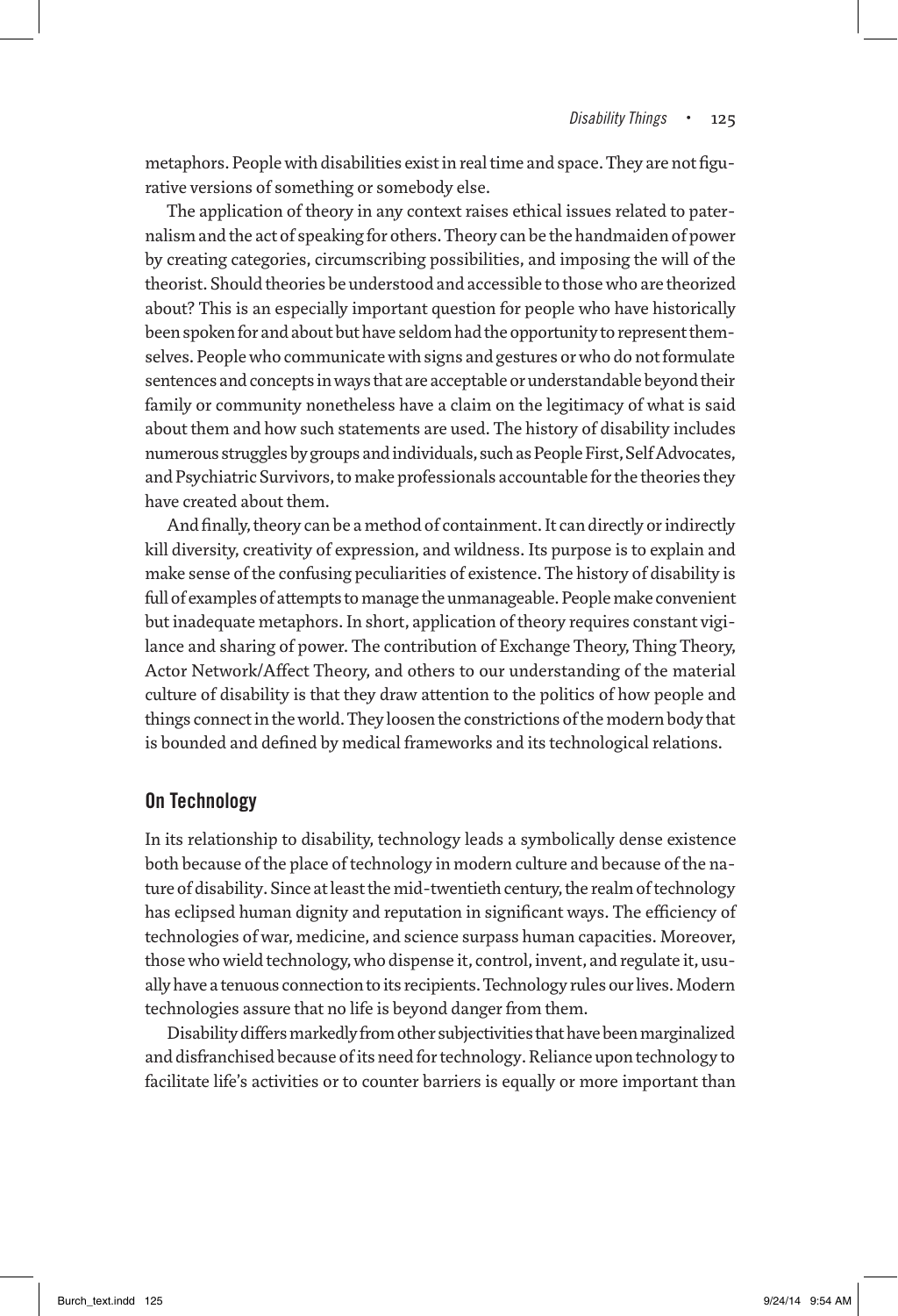legislative and legal action. Technology, whether as a tool, a machine, a device, or a simple artifact is inseparable from disability. And in the perception of many typically-abled people, a person with a disability often becomes merged with the technology she or he uses—"the one in the wheelchair," "the artificial voice guy." Consequently, technology inhabits a suspect yet essential space in the material culture of disability.

Basic life activities such as dressing, eating, bathing, and shopping are tied to one's capacity to use objects or actual people as aids. At least since the 1950s in the United States, a formal relationship between people and objects has been used for evaluative purposes. First with the elderly and then adapted for use with people with disabilities, tests that measure a person's capacity to engage in activities of daily living (ADLs) are used by social workers and health care providers to assess a person's functionality and determine the level of government benefits available. Mastery of objects is the conceptual basis for assessment. Does the person do personal laundry, use the telephone, manage his or her own medication, shop independently?16 A person's access to resources relies upon appropriate use of material culture. Objects are thus symbols of "competency." The linking of competency to facility with tools is a throwback to eighteenth- and nineteenth-century anthropologies of civilization. Scientists ranked a peoples' relationship to savagery by assessing the degree to which they used technologies such as railroads, telegraphs, and weaponry. Eugenics provided the scaffold for this organizing hierarchy from inferior to superior. Technology use continues as an evaluative metric. Although the eugenic underpinnings are hidden, worthiness of assistance and implied civic worth are often symbolized by technology.<sup>17</sup>

The objects disabled people use to perform daily activities also illustrate how technology makes disability situational. Adapted flatware, adult sippy cups, Velcro, hearing aids, TV remotes, and garage door openers serve the same purposes as smoke alarms, electric can openers, and air conditioners in creating personal independence through technological dependency. The absence of or availability of a specific device can radically alter the environment and can consequently create or remove exclusion: a lift on the bus that works, a door handle with a lever arm, a captioning chip. A person in one situation is independent and in a different environment is disabled. In addition, every technology is assistive and objects themselves are neutral. For example, at what point does comfort become categorized as assistive? The stigmatization of the boundaries of use between some bodies and others is largely arbitrary. For example, are the neck pillows and reclining seats for long airplane trips comfort items or are they assistive devices?

Many technologies used for daily life fall under the medical classification. Medical engineering has traditionally played a central role in creating commodities for people with disabilities. The medical model of disability, in turn, influences object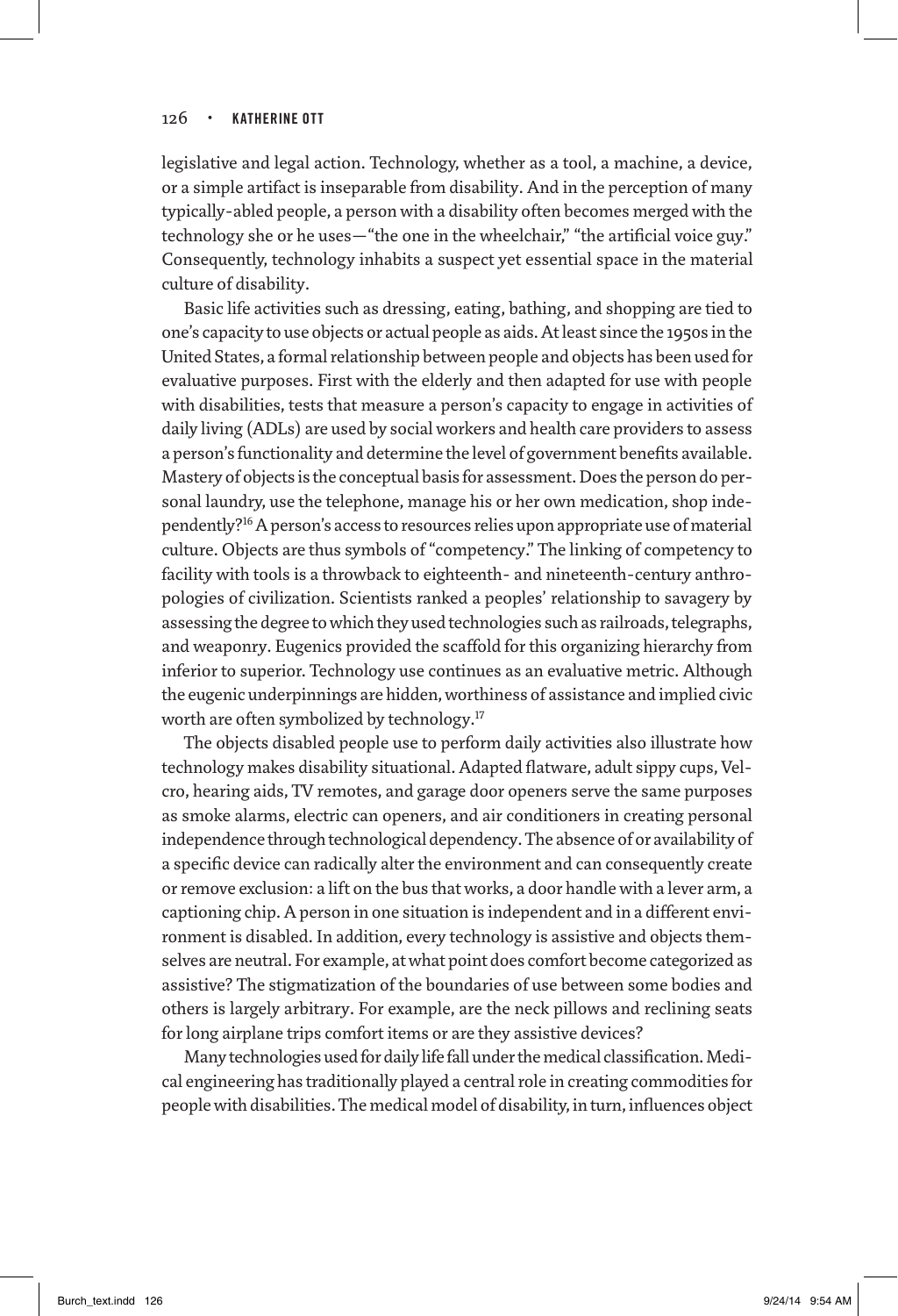design. Medical inventors and designers share the goal of creating devices and objects that make the person as "whole" as possible. They work from the assumption that disability is a deficit that needs to be fixed or ameliorated. This is a core principle of the medical model of disability and continues to dominate rehabilitation and therapeutic practice. This approach entails an aesthetic of discretion. Engineers strive to minimize the visibility of the "fix" and maximize wholeness.18 As a consequence, function is primary and the beauty of the device is secondary. Engineers tend to be interested primarily in how the device works. Product designers attend to consumer appeal and are not usually part of the development team. The results are functional but usually drab objects.

Equally problematic, development teams usually create prototype equipment and products without the participation of people with a range of bodily differences. People with disabilities often have a more complicated aesthetic when they serve as designers/inventors or consumers. Their relationship with the artifact is more intimate and enduring. Leg braces, helmets, leg bags, and ports are worn on the body and impinge on all the issues related to clothing and fashion. Wearing a technology orients the consumer in a different and more complicated register. For example, a split hook prosthetic hand is visibly different from a human hand and is more functional than an articulated hand for most uses. But wearing a split hook may have limitations for the hand-holding that accompanies courtship and romance. A telescoping white cane instead of a rigid one or a sports wheelchair make political and ideological statements about the users to others. The aesthetics of rehabilitation in hospitals reflect a hierarchy in which the consumer is near the bottom. These are aesthetic considerations that go beyond engineering specifications.

Aesthetics, then, are illustrative of power. The technology associated with polio demonstrates these power dynamics as expressed through objects. Poliomyelitis is an enterovirus that was first described in 1789. It is ingested and from the gut it travels through the blood to the central nervous system and motor neurons. There it produces so much virus that the cell membranes burst open and die. The death of motor neurons causes paralysis in the muscles connected with them. The first reported cases of polio in the United States were in Vermont in 1894. Polio infections peaked in this country in 1952. Today, vaccination is performed on children using either liquid drops of greatly weakened ("live") virus or an injection of inactivated ("dead") virus.

The history of vaccination to prevent the disease is rich in material culture.<sup>19</sup> The use of the polio vaccine illustrates the intimacy of medical artifacts, disability, and authority. Polio is the focus of an international containment effort. In an earlier epidemic of another disease, vaccinators for smallpox used the Ring Method of vaccinating everyone around the person diagnosed with it. In resource-poor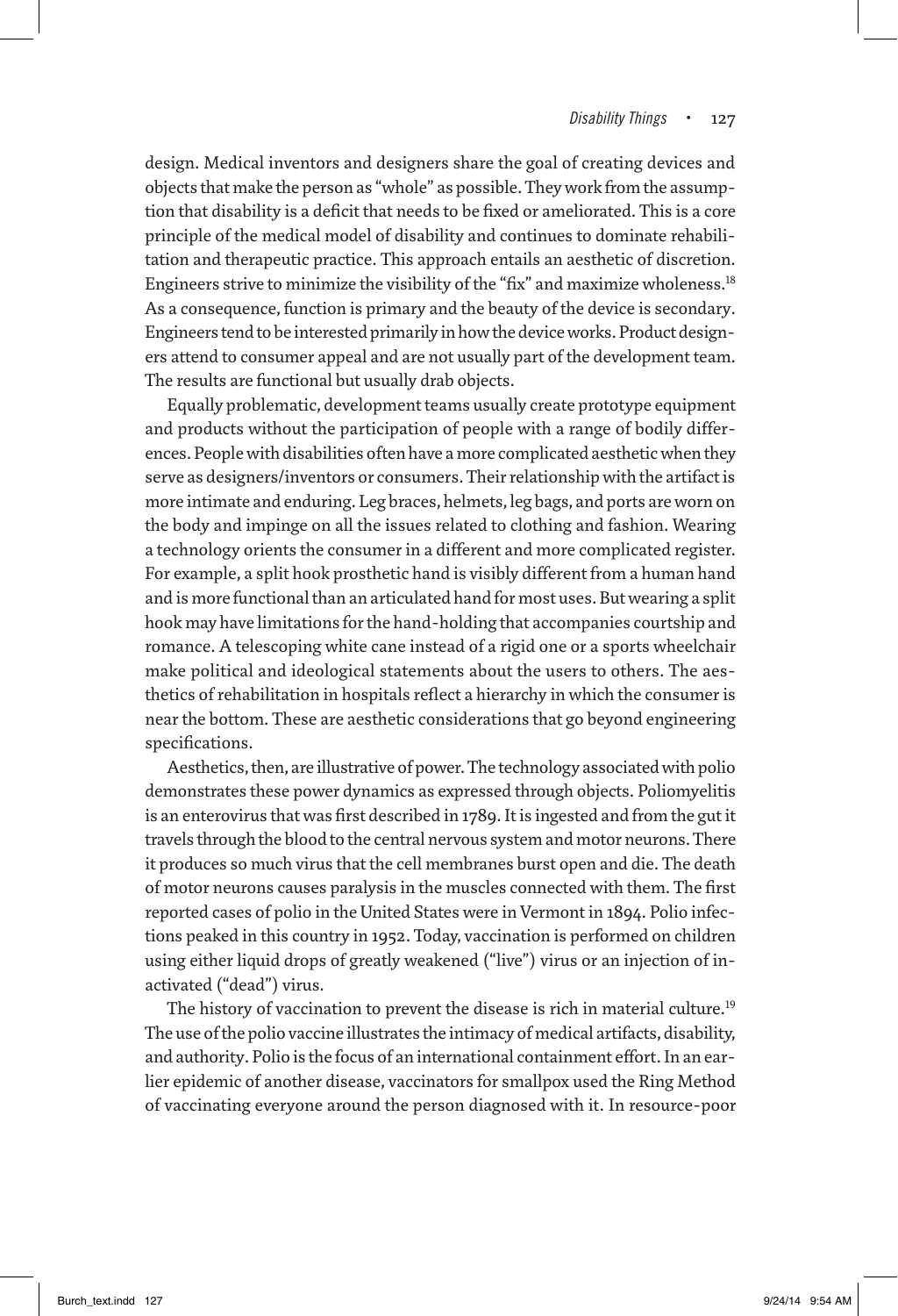

Figure 6.2. Global polio vaccination efforts entail millions of each type of hundreds of artifacts, such as these coolers, vaccine vials, ink bottles, and ledger. The objects create and mediate relationships that are powerful expressions of disability, culture, and authority. Courtesy of Division of Medicine and Science, National Museum of American History, Smithsonian Institution, Washington, D.C.

countries where polio remains active, vaccinators use a method based on National Immunization Days (NID). On National Immunization Day, workers fan out across the country with the goal of vaccinating every child under five years old. In January 2001, vaccinators in India vaccinated 150 million children, or about 6,000 children per second. Such an incredible feat relies upon numerous objects. Before the day, workers use banners, flyers, radio spots and other means to advertise the effort. They wear hats, vests and other NID-specific gear to mark themselves.

The necessary equipment includes vehicles and coolers to transport the frozen drops, vials of vaccine, tally books for writing down who was vaccinated and where, ink bottles for marking pinkie fingers with indelible ink, and candy rewards for the vaccinated children. In many places there are no street names or house numbers, so chalking the door helps others know that the home was visited. Transportation may be by camel, canoe, motorcycle, automobile, or bicycle. These relationships are established and mediated through artifacts: the vaccinators with UNICEF coolers, the vaccine in its vials marked with minute bits of information in several languages, and the recipients. Objects are central to this interaction and are the primary constituent of the relationships among these people. No vials of vaccine, no interaction.

But this is only part of the material record of polio. Traditional medical history presents people with disabilities as patients or cases. The successful search for the polio vaccine followed by its dissemination is the narrative core of these histories. Furthermore, in most historical accounts of polio, the children who got polio only make cameo appearances to create drama and to pull on the reader's heartstrings, heightening the urgency of the quest for a vaccine. Histories typically recount the science, politics, and economics of polio, ignoring its material culture. The narrative deepens and shifts when the material culture that accompanies the people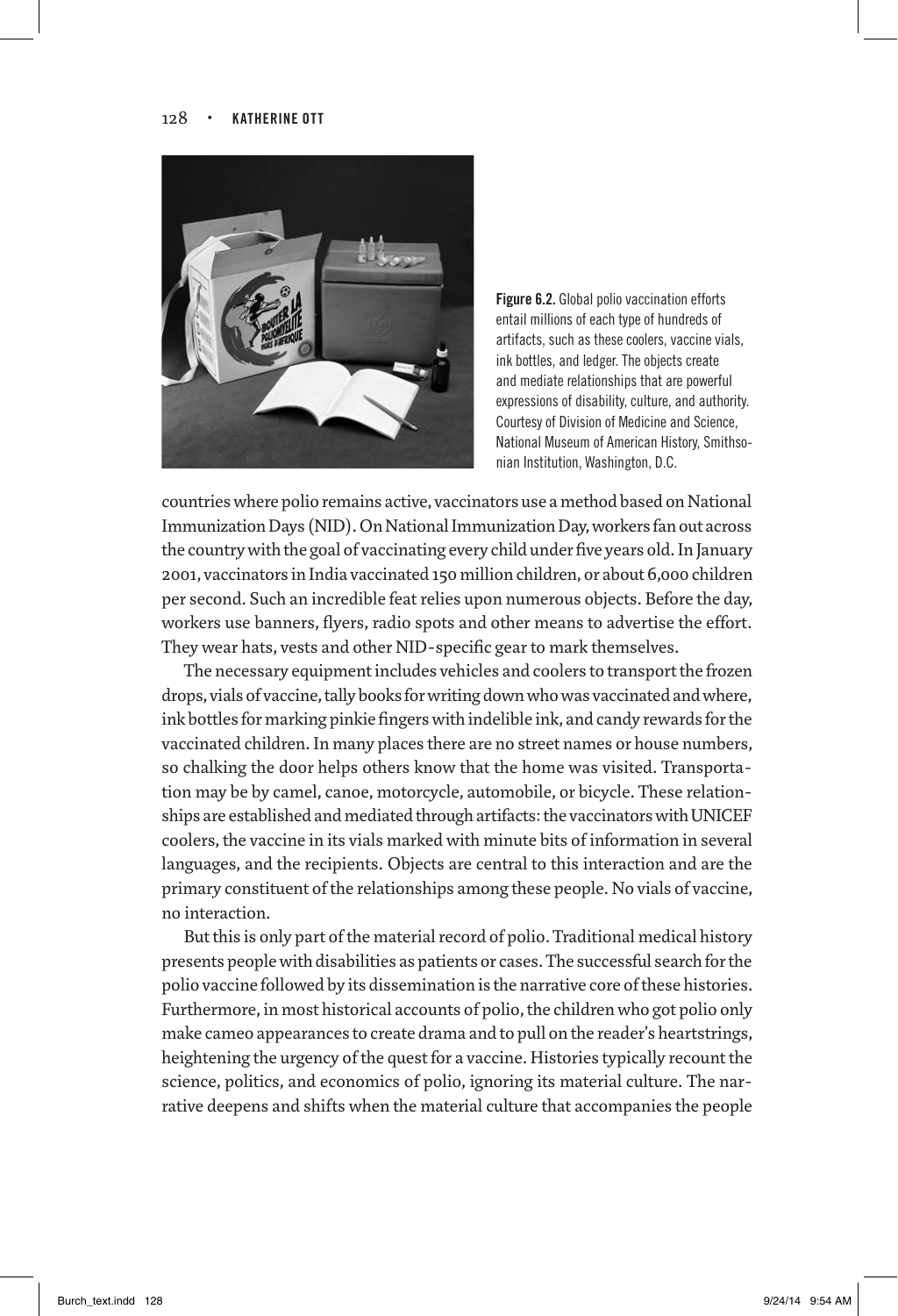who had the disease is examined. For example, the inclusion of a Milwaukee torso brace or a Drinker iron lung moves the person with polio to the center of analysis by raising compelling questions about who was there. These questions and the people related to the artifacts remain unasked and invisible when historians rely only upon scientific reports, statistics, and policy. The limitation of the prose or print record makes it easy to ignore people other than as invocations of the stereotypical heroic overcomer or tragic victim. Every object is the result of human action and taking objects seriously entails asking questions about all the people related to them. The children who had polio actually get to grow up and have complex lives. Their associated objects have a significant impact over the course of the rest of their lives—from iron lungs and respirators and spinal tap needles in the acute phase to devices and accessories used in the rehabilitation phase, to adaptive objects and architecture for the postdisease phase. The influence of curb cuts, wheelchairs, kitchen equipment, universal design, and the Americans with Disabilities Act (ADA) reverberates throughout society. Material culture both helps transform a "case" into a person and provides deeper understanding of familiar events.

People come back into the story when attention is given to objects. With polio, the people who had it become as equally influential in the historical trajectory as health care providers, caseworkers, and scientists. The invigorated presence of people with disabilities, in turn, raises other issues, such as stereotypes, scapegoating, stigmatizing language, discrimination, patient rights, and state power.

The role of objects in activities of daily living and in the history of polio illustrates how objects have many lives, serve many purposes, and have a multitude of meanings attached to them. As possessions they extend the self out into the world. As things that are supervised, objects extend the authority of the state and usurp an individual's ownership of his or her body. In polio, the vaccine is deployed and performed, with the arm of the state literally depositing it in the mouths of children. The children who had polio and then grew to adulthood use technology and wear objects.

# Things Everywhere

Just as disability is relevant to all aspects of history, its material culture is found everywhere. Material culture captures subtle and complicated historical relationships that are not always found in letters, journals, and monographs. Disability material culture is not limited to ADLs, rehabilitation, and medicine. It includes toys, fashion, food, clothing, souvenirs, and more. For example, every small town with a state hospital or asylum produced souvenir postcards of the facility as expressions of civic pride.<sup>20</sup>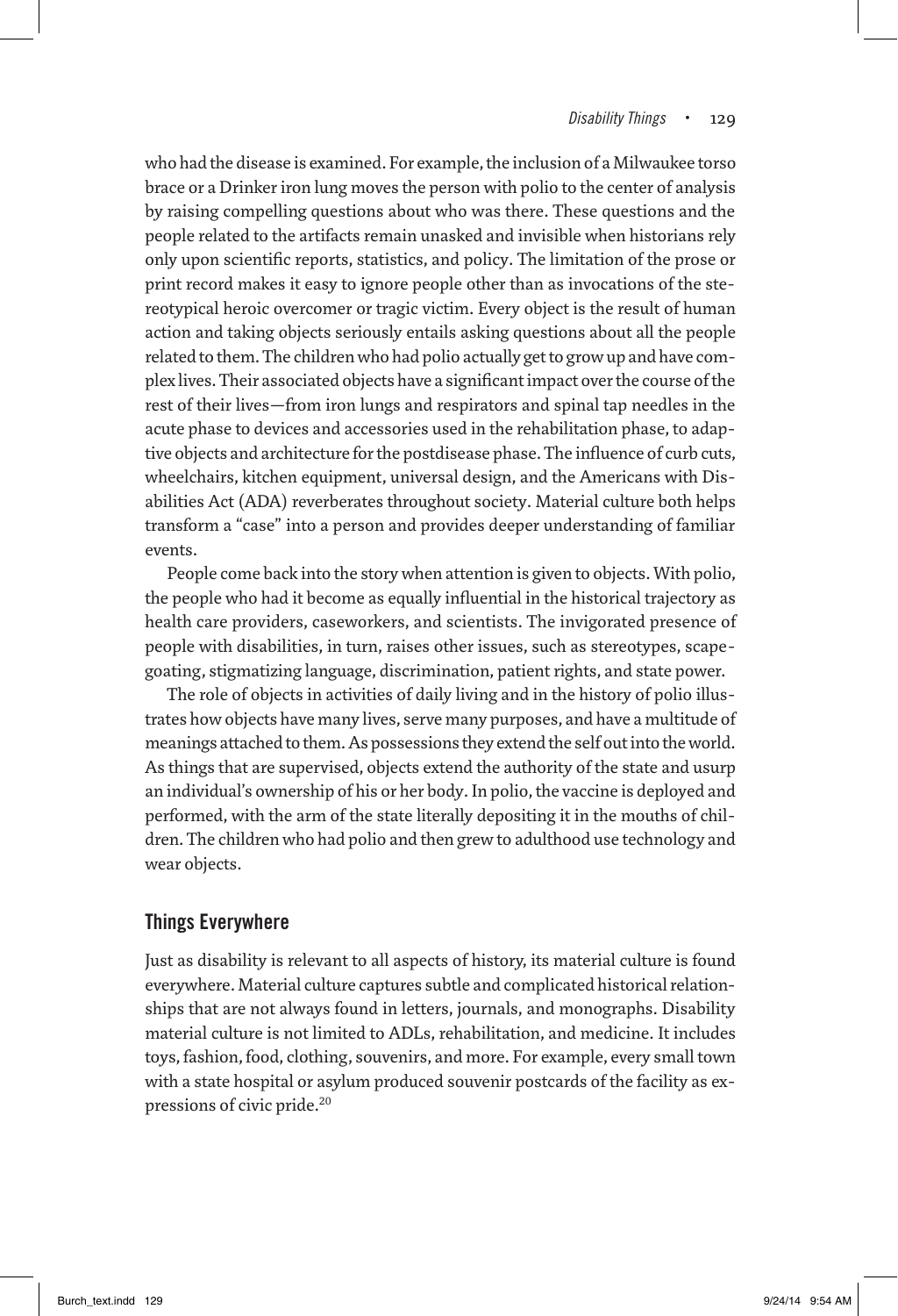

Figure 6.3. In this postcard that demonstrates early twentieth-century civic pride, a group of medical staff members gather under the portico of a six-story building at the State Hospital for the Insane in Jacksonville, Illinois. Courtesy of Division of Medicine and Science, National Museum of American History, Smithsonian Institution, Washington, D.C.

From the late nineteenth century until at least the mid-twentieth century, asylums were architectural showpieces and important employers. Thousands of postcards with images of them were printed, purchased, and sent. The postcards themselves had little information printed on them, beyond the name of the facility and the location of the brick or concrete mass. Objects such as souvenir postcards, plates, and spoons visually normalized institutionalization and simultaneously made it invisible. Asylums were tourist attractions, alongside natural stone arches, covered bridges, and the county courthouse. Visual acceptability and familiarity made whatever happened inside equally acceptable.

Different meanings are embedded in a lavender apron created in Santa Fe, New Mexico, by Kitchen Angels, a volunteer nonprofit organization similar to Meals on Wheels.21 It was founded by a gay man and serves a range of clients, especially those with HIV and AIDS. As a generic kitchen apron, it is a gendered garment, one historically associated with women's work. Its lavender color and the organization it represents give it more overt sexuality than many other work garments. It is a disability garment in three registers. People with AIDS are protected from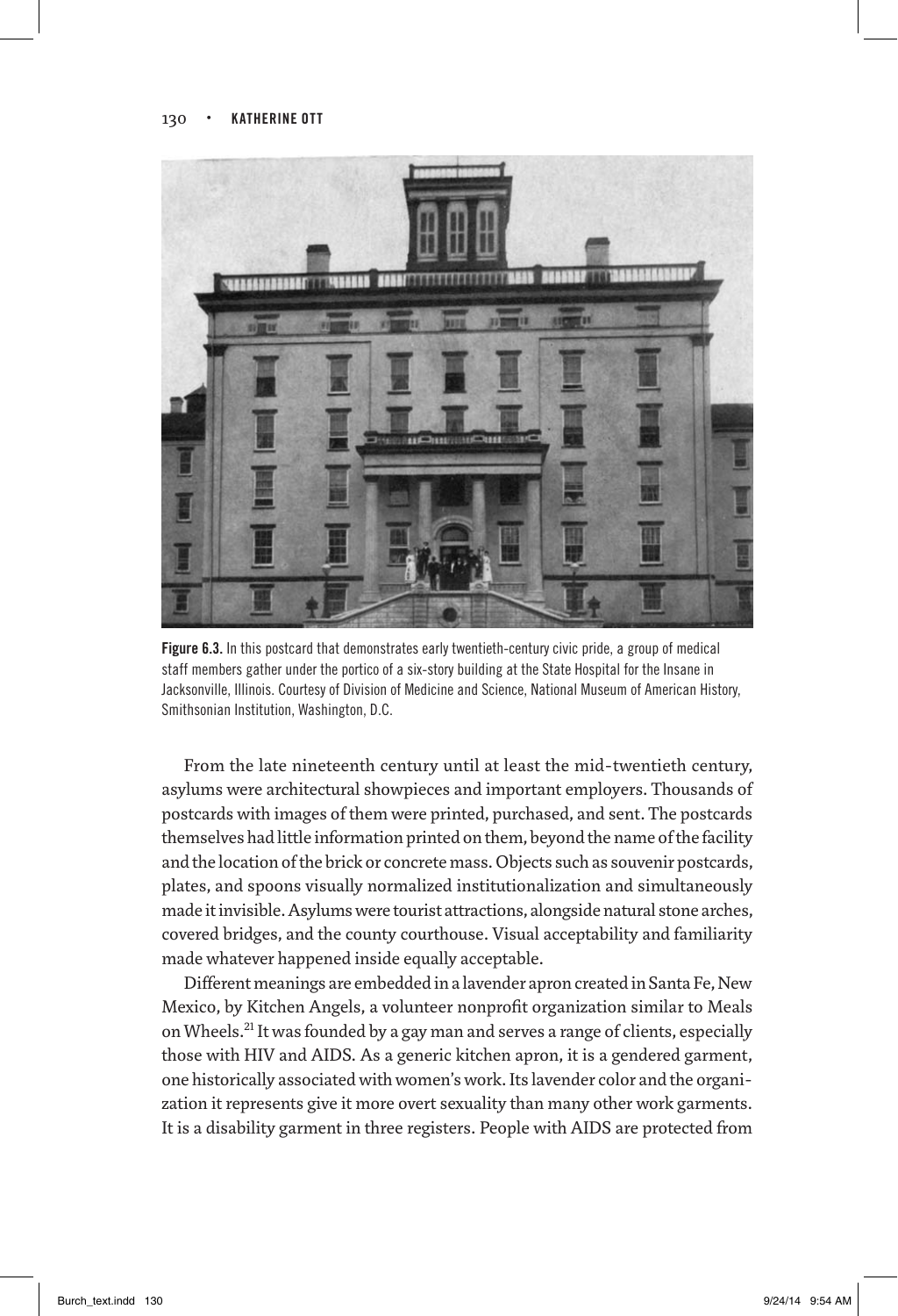

Figure 6.4. This lavender apron from the Kitchen Angels in Santa Fe, New Mexico, simultaneously expresses disability, gender, sexuality, domesticity, and medical subjectivity. Courtesy of Division of Medicine and Science, National Museum of American History, Smithsonian Institution, Washington, D.C.

discrimination under the Americans with Disabilities Act. The agency where the apron is used serves the classic charity category of the shut-in, the invalid, the housebound, the handicapped. The apron, in a sense, is one of the instruments used in the treatment of "invalids." Yet none of the historical shame or stigma of the "the invalid" is evident in the lively design of the apron or in the literature of the organization. Lastly, the apron is part of the community of objects related to food for PWA's, people with AIDS, a word form borrowed from the people-first play book via the 1983 Denver Principles, a statement written by people with AIDS that lays out a platform of self-advocacy. This stance is similar to the position of the self-advocacy group People First, founded in 1974, which forcefully argues that its members are people first, not some designated impairment, and should speak for themselves on issues related to them. The apron, then, is a rich object with disability connections that are essential to its comprehension.

Another unlikely place to uncover disability is in the simple child's swivel toy that allows the user to mix and match bodies.22 The toy has several sides, each with



Figure 6.5. Disability is a useful category for analysis of toys, especially how toys teach children about what is culturally appropriate. Various animal bodies can be created with this swivel toy, which teaches that anomalous bodies are whimsical and perhaps humorous. Courtesy of the author.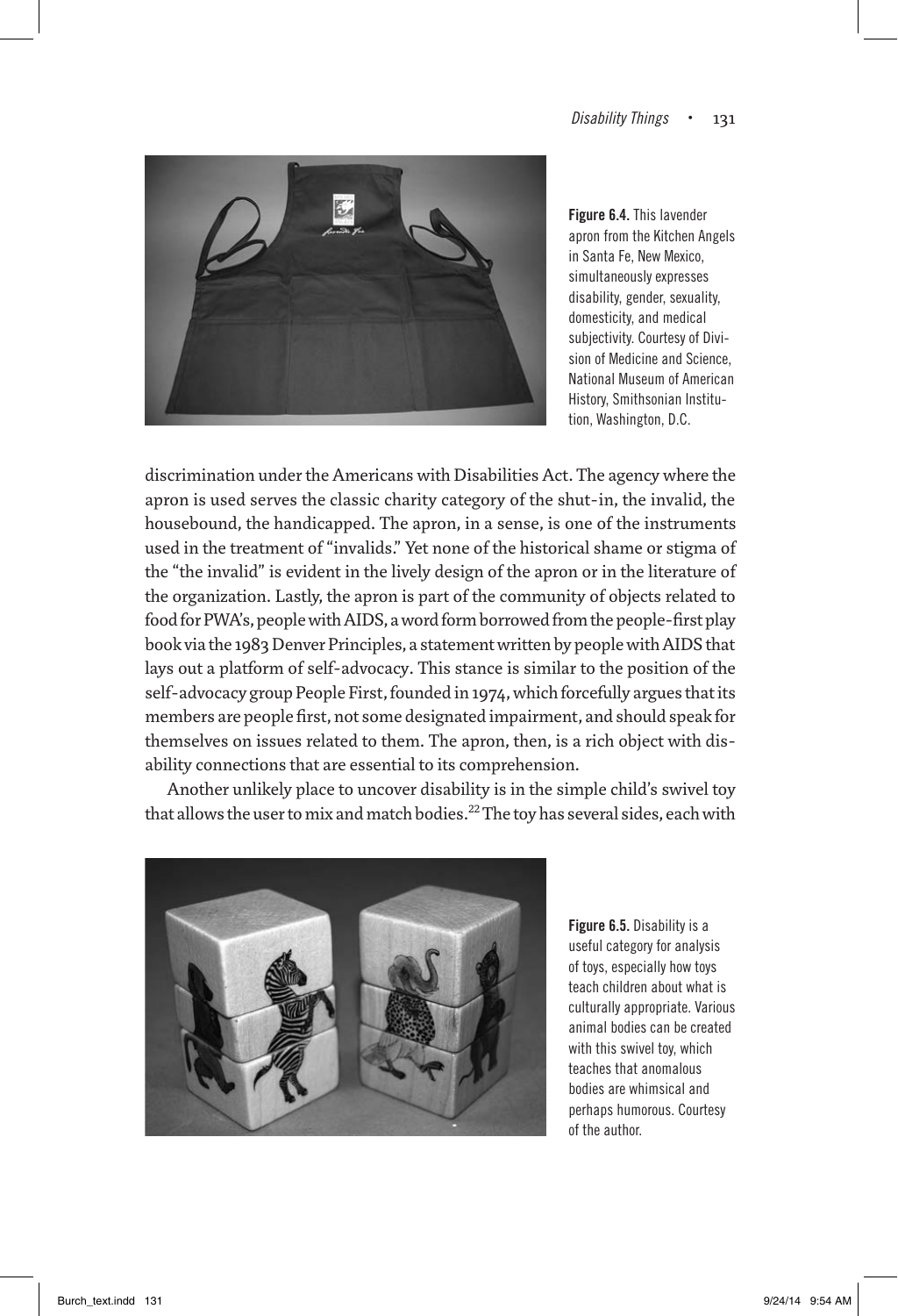#### 132 • katherine ott

the image of an animal in three segments. Picture books for children in which the reader flips the divided pages to make funny faces use the same premise and format. Simple didactic lessons about the natural order of things and normalcy are embedded here. The toy guides what goes with what so that trans-species matches are obviously aberrant and humorous. The toy can be read as reinforcing cultural beliefs about the undesirability of diversity in bodily difference. It also teaches children that crossing boundaries produces anomalies and that it is appropriate to laugh at the result.

Implicit in this toy and in many disability artifacts is the larger issue of eugenics and the pervasiveness of eugenic concepts in contemporary culture. According to the toy, there are correct and incorrect bodies. Parental monitoring of infant development is a similar expression of eugenic framing of bodies. Parents use baby books to plot a child's growth or his or her first words, head size, weight, and various other milestones.<sup>23</sup> Baby books are accepted as repositories of memory and employ the sentimentality of memory for eugenic purposes. Baby books are powerful eugenic records that reinforce an aspiration to "normalcy."

Figurations of correct and incorrect bodies are not just mapped onto actual human bodies; the design aesthetics of products can have eugenic foundations, as well.24 Prolific and influential twentieth-century industrial designers such as Norman Bel Geddes, Raymond Loewy, and Henry Dreyfus embraced ideal types, efficiency, and concepts of hygienic form grounded in eugenics. Their 1930s streamline style can be understood as a reflection of an evolutionary and eugenic ideology. The hybrid field of Universal Design counters this aesthetic. Since the late 1960s, architects and product designers, primarily in the United States, have been creating designs that center on the concept of accessibility. The resulting barrier-free environments, consumer products, and software are statements of social justice.<sup>25</sup>

In summary, there are many benefits to analyzing disability history through its material culture. Ideas alone are not enough. Ideas are disseminated in concrete form. Said another way, knowledge does not exist outside of the material manifestation of it. Comprehension of a subject is grounded in both language and material literacy. For example, different aspects of illness come to the forefront when the information comes through material culture. With polio, nearly all of the written histories focus on the rivalry between the researchers Jonas Salk and Albert Sabin and the production of a vaccine. The focus is largely on the race for the vaccine and the egos of Salk and Sabin. The material record reveals a different story. It demonstrates that both vaccine methods are necessary. The incremental contributions of the numerous researchers who worked out the physical parts of the process have more significance, too. The Salk-Sabin rivalry becomes secondary, an interesting sideshow. Furthermore, objects demonstrate the significance of the people who contracted the disease and how their lives guided the unfolding of events. Just as a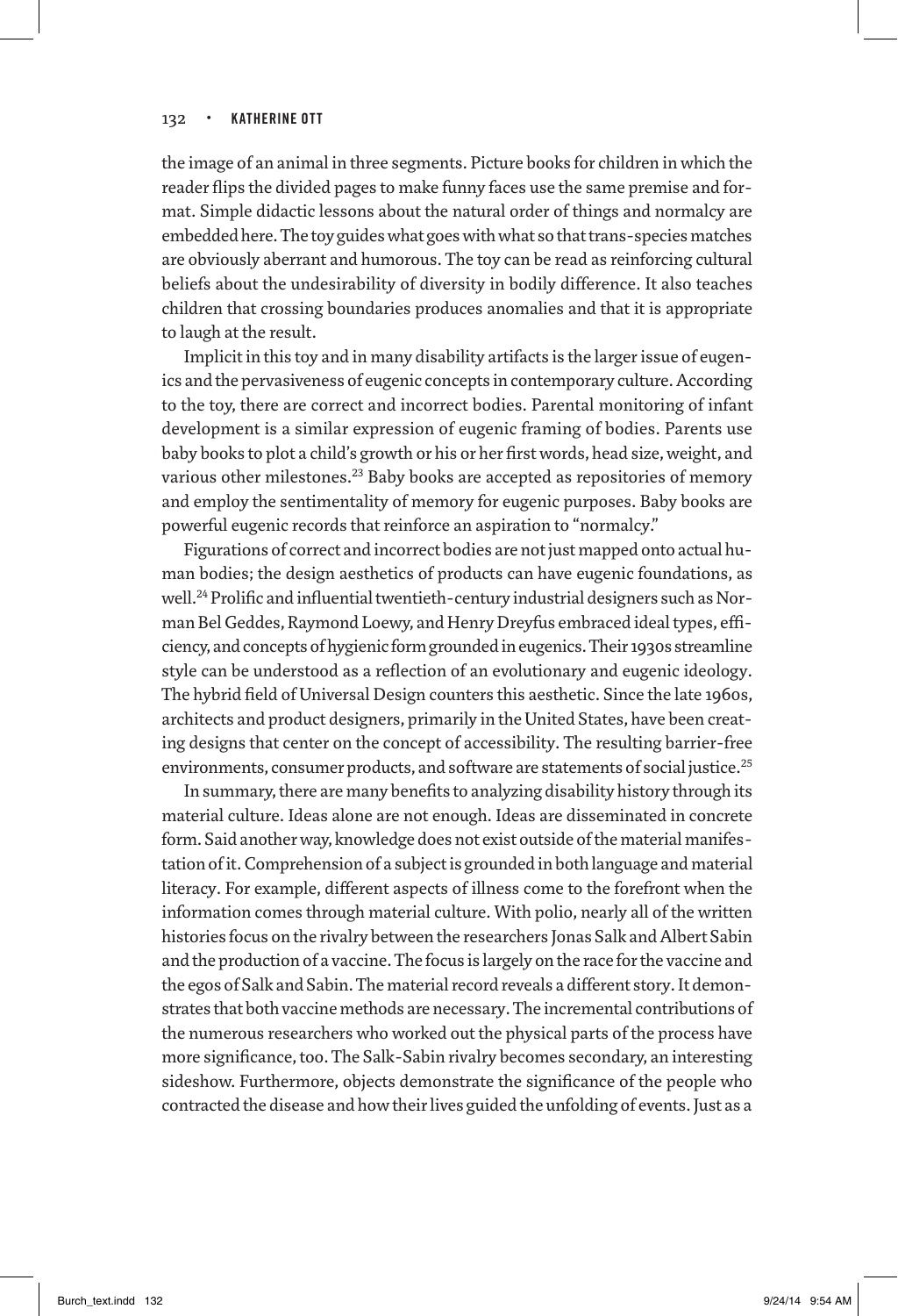historian of polio would be remiss in not examining the extant letters and papers of all the important scientists and policy makers, the omission of material culture produces an equally inadequate history. Lived inequalities produce unequal historical accounts. Material culture realigns the historical emphasis by restoring the agency and presence of those who did not leave archival evidence.

For most people, the lives of other people inhabit a place in the imagination—a mythic, nostalgic, or anxious place. This place in the imagination is easily accessed through objects. See or touch an iron lung, a hearing aid, or a panel of the AIDS Quilt. The response to the presence of the object propels the observer into the body and life of another person. Lastly, people come back into the narrative when attention is given to objects. Those who left few written records, the anonymous, the marginal, or poor, often left objects behind or used objects similar to ones that still exist. With historical context and the tools of material culture, we can touch those who are long gone and retrieve their histories; the gains for historians who use evidence from objects are unique and wide-ranging. In other words, when we pay attention to material culture in its historical context, we are able to understand people much better.

#### **Notes**

1. The full history of most of these objects has yet to be written, and not many attempts have been made to explain the relationship of material culture to disability. For an overview, see Katherine Ott, "Disability and Disability Studies," in *Material Culture in America: Understanding Everyday Life*, edited by Helen Sheumaker and Shirley Wajda (Santa Barbara, Calif.: ABC Clio, 2008), 152–156.

2. As a museum curator, a significant amount of my attention is consumed with objects and their meaning. Over the years, Susan Burch has worked with me continuously in interpreting disability history through its material culture. Much of the analysis in this chapter either originated in or was sparked through conversation with her. The nature of our collaboration makes the pilfering of these ideas both fun and fully ethical.

3. See, for example, Susan Burch and Hanna Joyner, *Unspeakable: The Story of Junius Wilson* (Chapel Hill: University of North Carolina Press, 2007); Leonard J. Davis, *Bending over Backwards: Essays on Disability and the Body* (New York: New York University Press, 2002); Helen Deutsch and Felicity Nussbaum, eds., *"Defects": Engendering the Modern Body* (Ann Arbor: University of Michigan Press, 2000); and Paul K. Longmore and Laurie Umansky, eds., *The New Disability History: American Perspectives* (New York: New York University Press, 2001).

4. Social relations as object relations is the insight of Karl Marx. He explained this in "The Fetishism of Commodities and the Secret Thereof," in Karl Marx, *Capital*, vol. 1 (1865; repr., London: Penguin Classics, 1990).

5. See Michel de Certeau, *The Practice of Everyday Life* (Berkeley: University of California Press, 1984).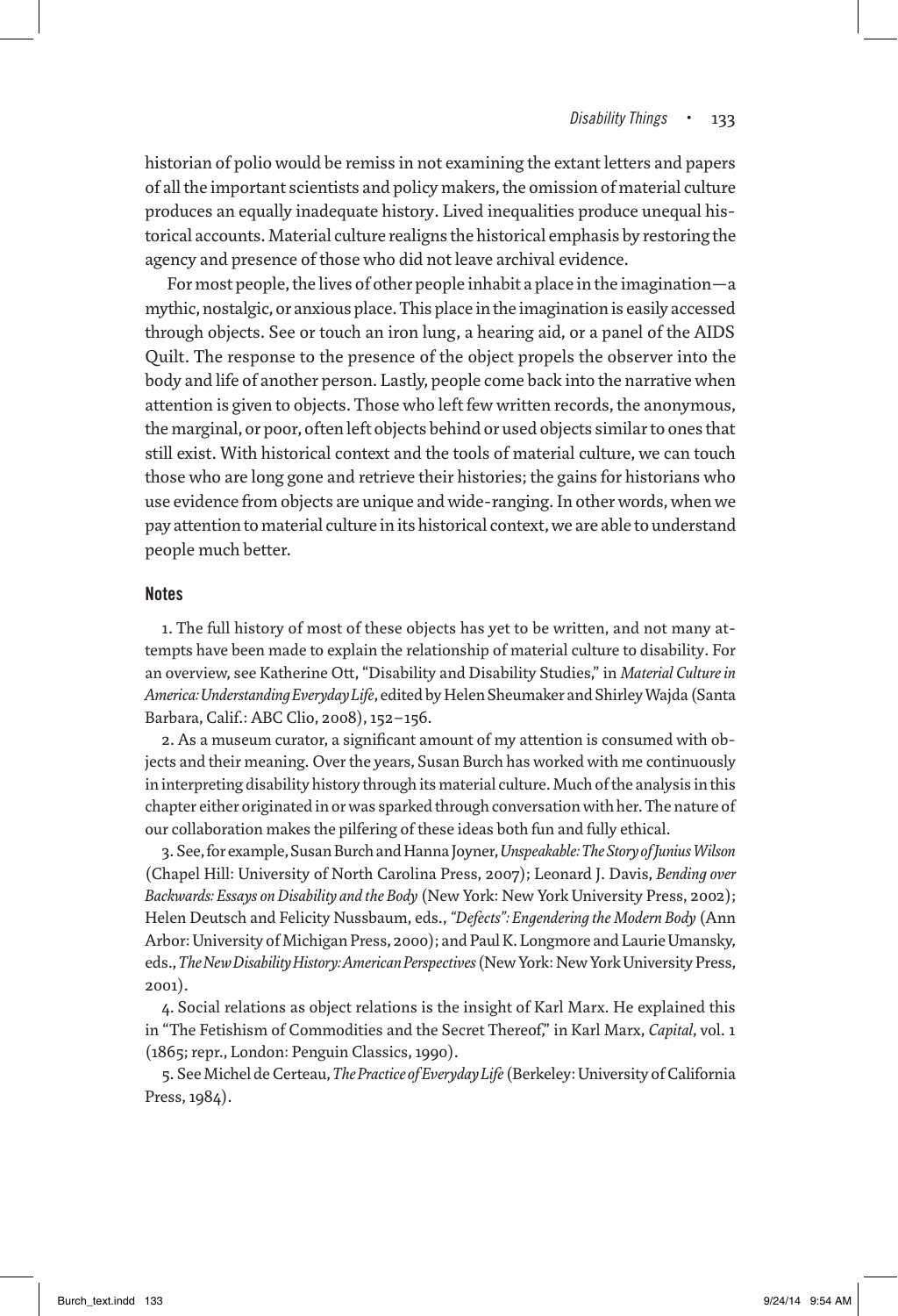#### 134 • katherine ott

6. For conceptualizations of this, see works such as Kim Nielson, *The Radical Lives of Helen Keller* (New York: New York University Press, 2004); Bonnie G. Smith and Beth Hutchison, eds., *Gendering Disability* (New Brunswick: Rutgers University Press, 2004); and James Trent Jr., *Inventing the Feeble Mind: A History of Mental Retardation in the United States* (Berkeley: University of California Press, 1994).

7. Good sources for understanding objects within spheres of exchange include Arjun Appadurai, "Introduction: Commodities and the Politics of Value," in *The Social Life of Things: Commodities in Cultural Perspective*, edited by Arjun Appadurai (Cambridge: Cambridge University Press, 1986), 3–63; Mary Douglas and B. Isherwood, *The World of Goods: Towards an Anthropology of Consumption* (New York: Basic Books, 1979); Igor Kopytoff, "The Cultural Biography of Things" in Appadurai, *The Social Life of Things*, 64–91; Marcel Mauss, *The Gift: Forms and Functions of Exchange in Archaic Society* (London: Routledge and Kegan Paul, 1974).

8. For a good discussion of value, see "Valued Possessions: The Worth of Things," chapter 2 of Prasad Boradkar, *Designing Things: A Critical Introduction to the Culture of Objects* (Oxford, New York: Berg, 2010), 45–74.

9. See homemade key from Winnebago Hospital, Winnebago, Wisconsin, date and maker unknown, Collections of the Division of Medicine and Science, National Museum of American History, Smithsonian Institution.

10. For more on this, see Katherine Ott, "The Sum of Its Parts: An Introduction to the History of Prosthetics," in *Artificial Parts and Practical Lives: Modern Histories of Prosthetics*, edited by Katherine Ott, David Serlin, Stephen Mihm (New York: New York University Press, 2002), 1–42.

11. One of the best discussions of the comparative merits of language in relation to artifacts is John Kouwenhoven, "American Studies: Words or Things?," in *Material Culture Studies in America*, edited by Thomas Schlereth (Nashville, Tenn.: American Association of State and Local History, 1982), 79–92.

12. See Bill Brown, "Thing Theory," *Critical Inquiry* 28, no. 1 (2001): 1–22.

13. Affect theory, actor network theory, and vital materialism are interdisciplinary and have proponents in the fields of political science, cultural studies, philosophy, and queer studies. See, for example, Jane Bennett, *Vibrant Matter: A Political Ecology of Things* (Durham, N.C.: Duke University Press, 2010); Gilles Deleuze and Feliz Guattari, *A Thousand Plateaus*, trans. Brian Massumi (Minneapolis: University of Minnesota Press, 1987); Bruno Latour, *Reassembling the Social: An Introduction to Actor Network Theory* (Oxford: Oxford University Press, 2005); Eve Sedgwick, *Touching Feeling: Affect, Performativity, Pedagogy* (Durham, N.C.: Duke University Press, 2003). Scholars who connect disability and affect theory in their teaching and publications include Robert McRuer, Rachel Gorman, Mel Y. Chen, and Jasbir Puar. See, for example, Mel Y. Chen, *Animacies: Biopolitics, Racial Mattering, and Queer Affect* (Durham, N.C.: Duke University Press, 2012); and Jasbir Puar, "Prognosis Time: Towards a Geopolitics of Debility, Capacity, and Affect," *Women and Performance: A Journal of Feminist Theory* 19, no. 2 (2009):161–172.

14. Assemblage is Jane Bennett's term. See her *Vibrant Matter*.

15. For the dynamics of staring and stigma, see Kenny Fries, *Staring Back: The Disability Experience from the Inside Out* (New York: Plume, 1997); David Hevey, *The Creatures Time*